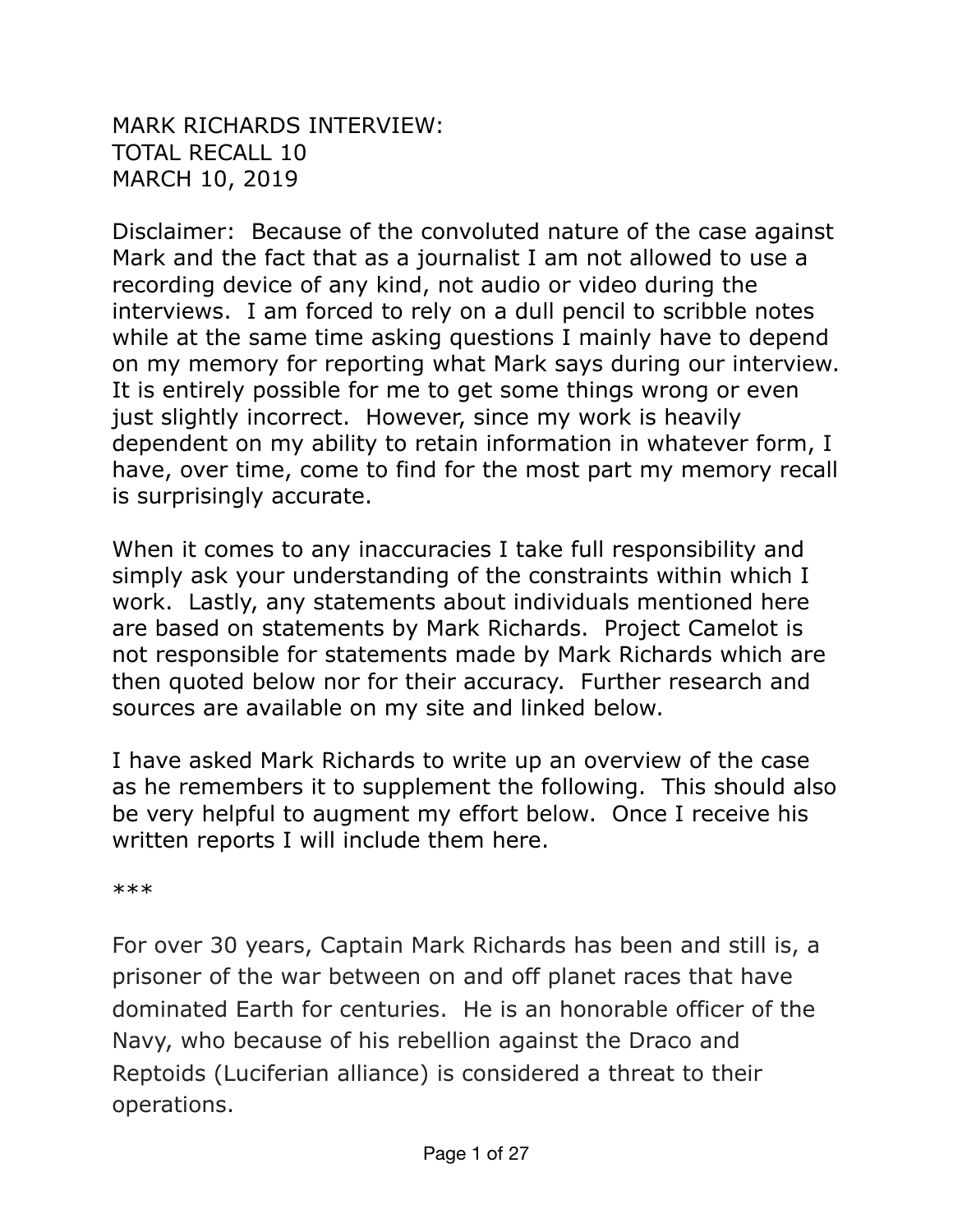He was framed for a murder he is accused of having masterminded while he was on a mission off-planet in service to humanity. He was Captain of a starship enterprise type vessel, fighting the war against aliens bent on the takeover of Planet Earth.

I am the only journalist who has interviewed him in person while he has been in prison.–Kerry Lynn Cassidy, Project Camelot

## THE INTERVIEW

After waiting in lines to be processed through the prison paperwork for an hour and 30 minutes we finally made it into the prisoner meeting area.

### KEY TAKE-AWAYS FROM THIS INTERVIEW:

- 1. Mark's and his father's arch enemy was James Jesus Angleton. This is also true for Kennedy. Angleton was instrumental in the death of John F. Kennedy and framing of Captain Mark Richards.
- 2. There are 6 alien derived AI's messing with Earth who do not have our best interests in mind.

Addendum: Mark answers most all questions I ask immediately with little or no hesitation. The exception is when I ask something that he has to figure out how much he can reveal without violating his National Security oath or an ongoing operation. Or as he has told me, when he has expressly been told what he can and can't say by whoever he currently reports to. He reports to "an undisclosed group" at this time.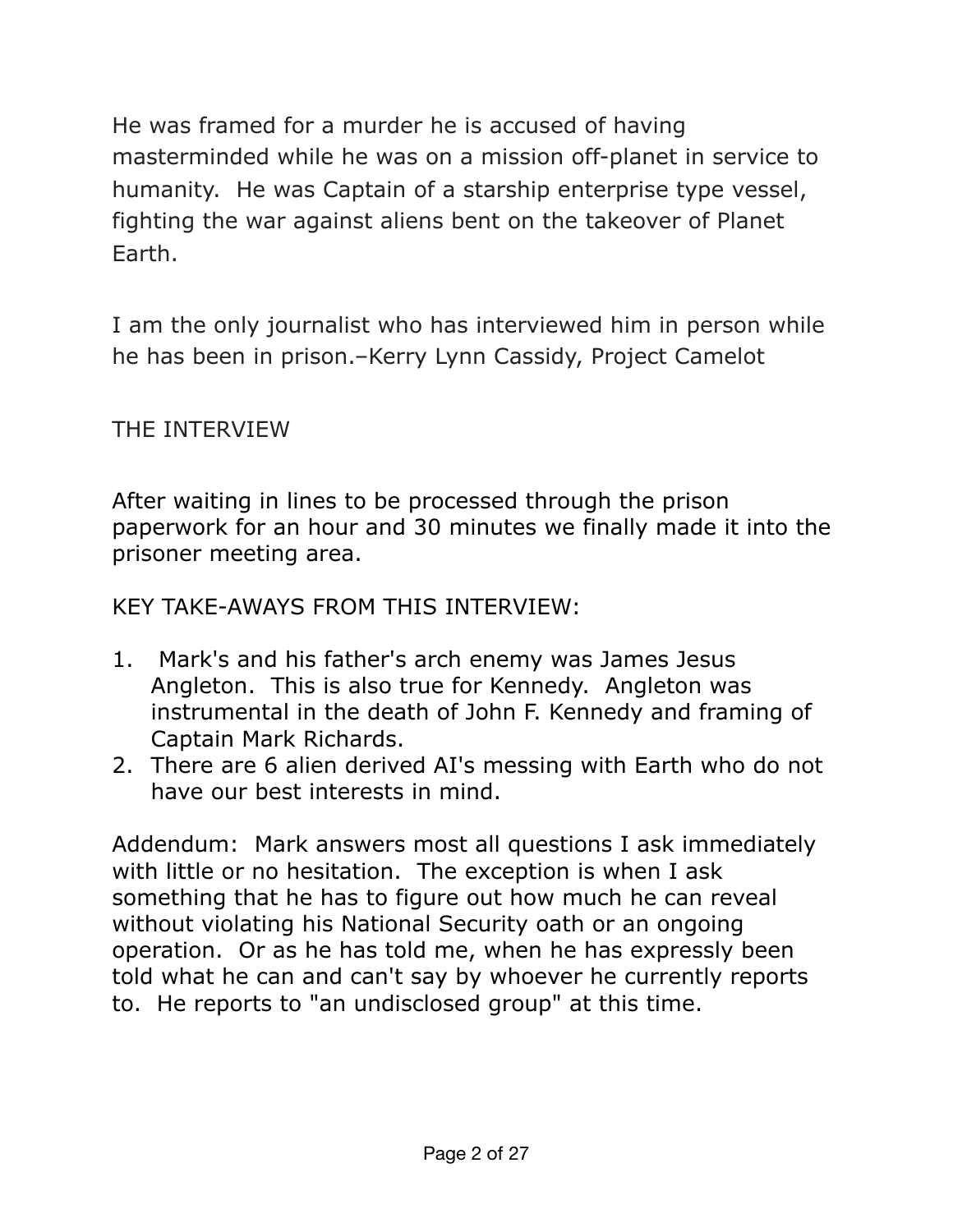Update on Prison Life / Mark's Health

Note: Mark's health has markedly improved. He is training for a new job as head of the Optical Lab that supplies all the eyewear for Medicare. It's a highly technical job supervising around 100 men as well as a number of Robots that operate the machinery. He is also being trained on computers. The last time he was around computers was on a job (in prison) where they used very old software.

He also teaches a screenwriting class and his group of inmates have 30 finished screenplays that he believes might become the basis for a TV series not unlike Breaking Bad or Orange is the New Black.

Short summary:

MURDER AND TRIAL— Mark states that didn't know what really happened because he wasn't there and the DA was given all his info from the mysterious Andrew Campbell (who supposedly was at the scene of the crime, took part in the murder but was never charged). Andrew Campbell may be an assumed name. Jo Ann (Mark's wife) had him tracked down and he lives somewhere in Central California). All the DA's info came from Campbell. Campbell changed his story 3 times on the record, each time the "motive" attributed to Mark was different.

Motives claimed by the DA were:

1. Motive 1: Based on a science fiction book ("Imperial Marin") Mark was writing which takes place in the future where, the story goes, Marin County has become a place "environmentally sound and an absolutely democratic and free society". It concerns a Planet-wide society led by hero kings who were focused on creating a better future. This novel (actually a series of 7 books) was misrepresented in the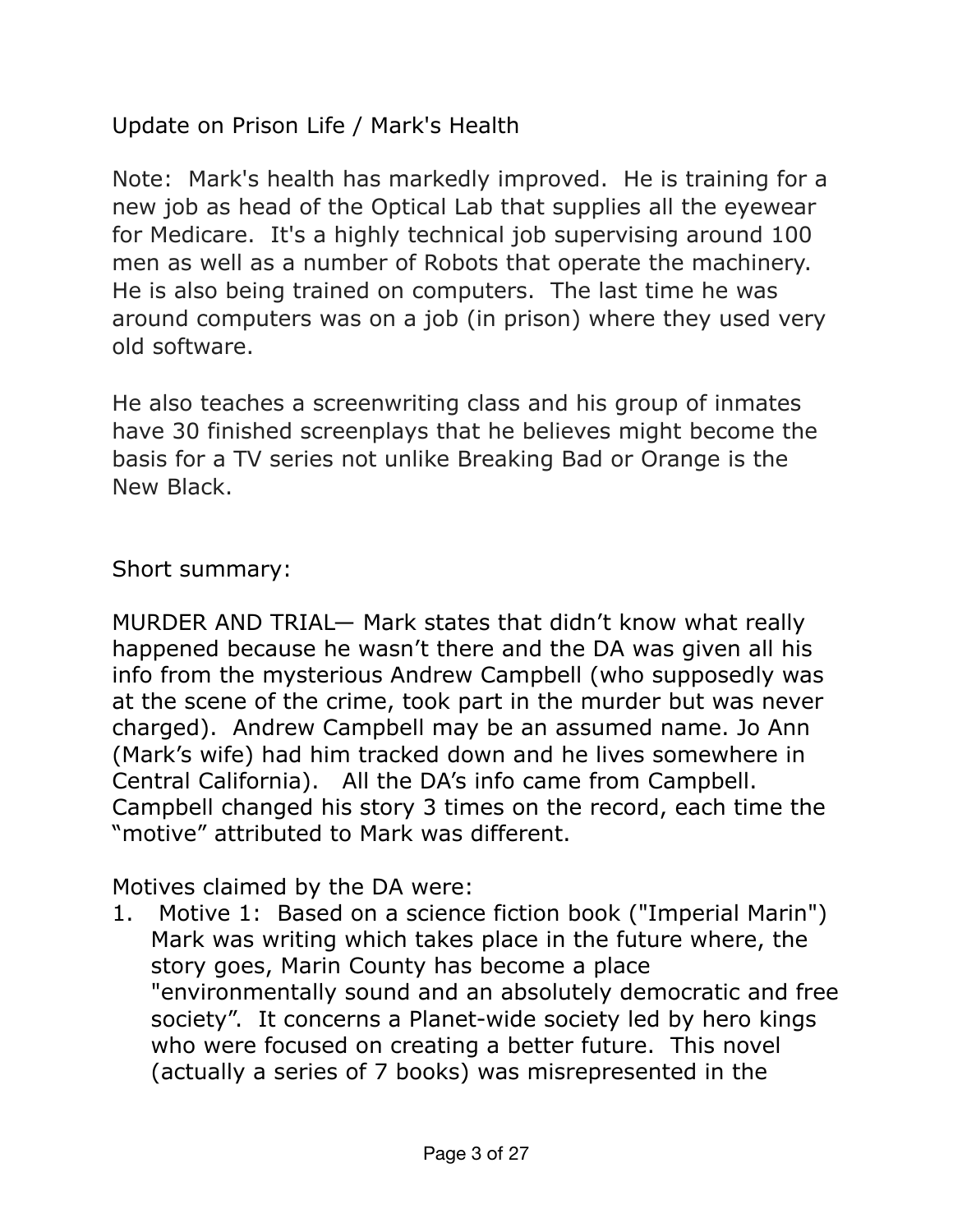courtroom and the press as a "takeover of Marin County". (see below for excerpt from the book cover).

2. Motive 2: This motive claims that Mark needed the money. The DA claimed, based again on testimony from Andrew Campbell that Mark 'masterminded the murder' for the sum of \$2000. This was apparently substantiated based on a paper that Mark's attorney, Shapiro got Mark to sign after he was jailed (when he had no means of support) and was simply untrue prior to the death of Baldwin. In fact, Mark states, that Mark's wife at the time, Caryn, during the year before the murder, had spent over half a million dollars on furniture. Mark states he was making far more money than was possible through his job as a contractor. Strangely, his ex-wife, Caryn, who reportedly has a problem with alcohol at this time, does not seem to recall or has never been questioned on how often Mark was absent from home during their marriage. In reality Mark's contracting business was a cover for money earned fighting for the secret Space Command.

The 2 men said to have committed the murder are: Crossan Hoover and Andrew Campbell. They were 18 at the time. Only Hoover was charged.

See all researched and investigated background here:

Excerpt: …"KEY POINTS:

Richard Baldwin, the victim, was a known pedophile (according to court records). Hoover committed the murder while on drugs (according to the court transcript). Hoover had a prior history of being raped when young (considered as inadmissible in court and hidden from the psychiatric evaluations). Both boys were in their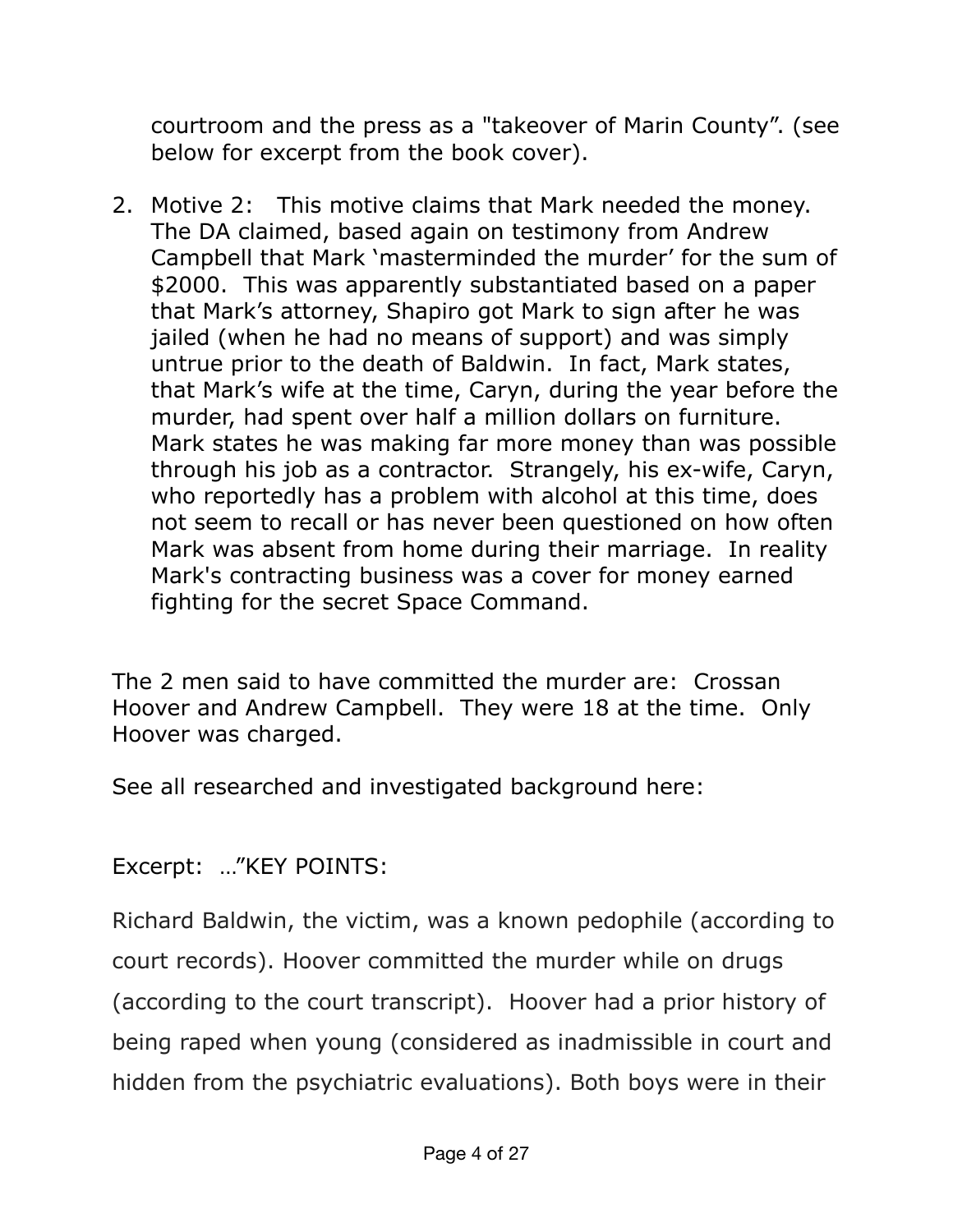teens. According to the court records, Andrew helped dispose of the body (very little background on him so far) and he did not serve time. Mark Richard's role in unclear…More to come…

Added note: I believe that Richard Baldwin was selected as the victim by the team within the military and highest levels of power in Britain and the U.S. responsible for framing Mark Richards. I have come to the conclusion that the murder was orchestrated with Hoover selected as the patsy due to his early history of having been a victim of pedophilia and unbalanced character.

I also believe that there is an underlying pedophile ring that is behind the scenes in the current campaign targeting of Mark Richards. This relates to the Luciferian alliance, satanism and the dark magicians. All indications are that this targeting of Mark Richards is happening now after nearly 35 years since the verdict, because of my interviews with Captain Mark Richards revealing the true nature of the alien presence and secret space program. This targeting is aimed at further discrediting Mark, and also aimed at discrediting me and my work as well as the work of Jo Ann Richards, Mark's wife. The motive behind this targeting and the persons involved are working to hide the true facts about the alien presence and secret space program.

# KEY RESEARCH LINKS ON PROJECT CAMELOT BY PAUL COLLIN: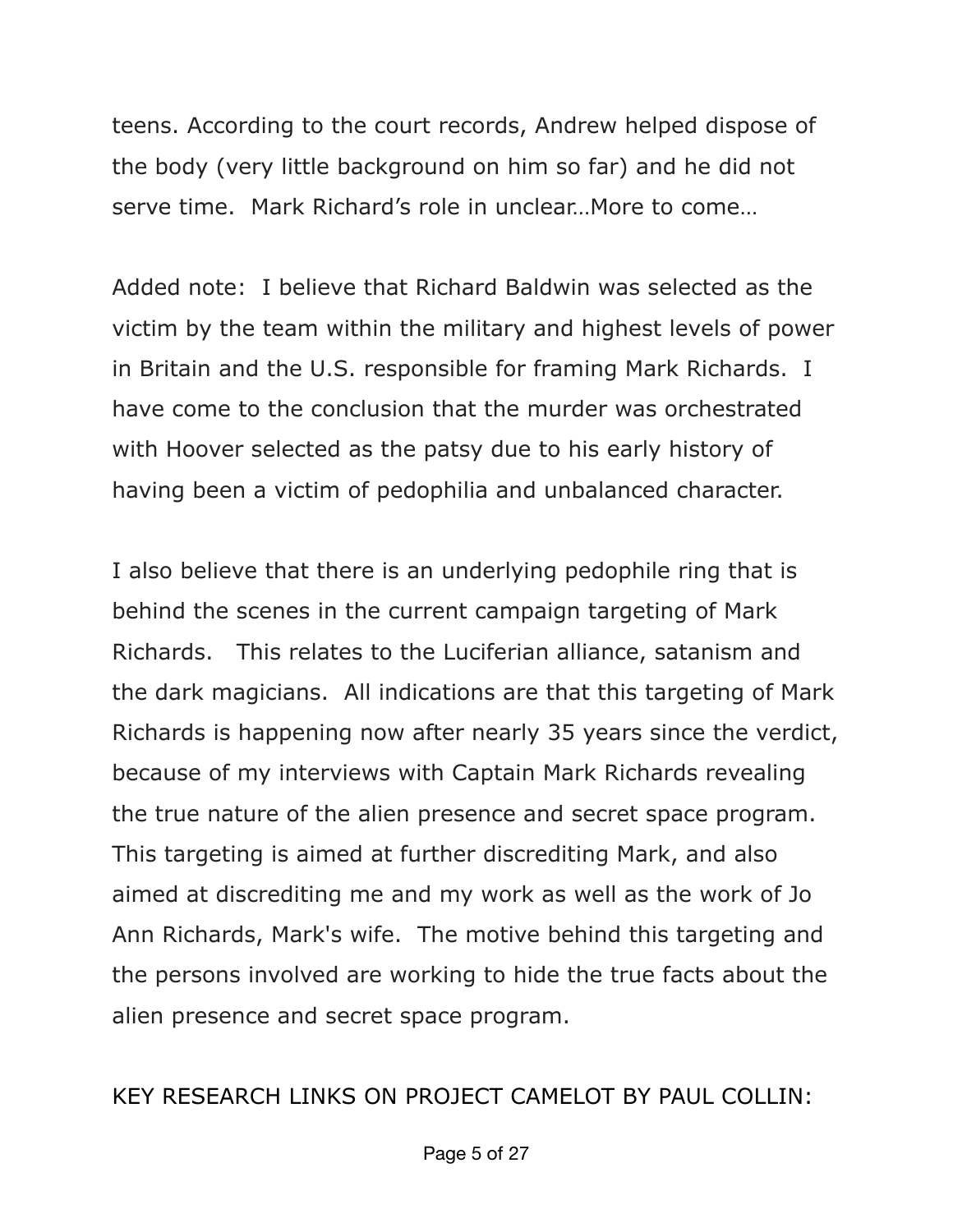# [http://projectcamelotportal.com/2018/10/29/points-to-higher](http://projectcamelotportal.com/2018/10/29/points-to-higher-grounds-by-paul-collin/)[grounds-by-paul-collin/](http://projectcamelotportal.com/2018/10/29/points-to-higher-grounds-by-paul-collin/)

[http://projectcamelotportal.com/2019/02/06/evidence-behind](http://projectcamelotportal.com/2019/02/06/evidence-behind-the-hoover-mark-richards-case-moment-of-truth/)[the-hoover-mark-richards-case-moment-of-truth/](http://projectcamelotportal.com/2019/02/06/evidence-behind-the-hoover-mark-richards-case-moment-of-truth/)



ACTUAL BOOK COVER FROM THE MARK RICHARDS 7 VOL SET science fiction fantasy novels: Entitled "Imperial Marin" which states:

> *…"Years after the Triskelion Revolution pushed corruption out of the lands protected by the beautiful Mount*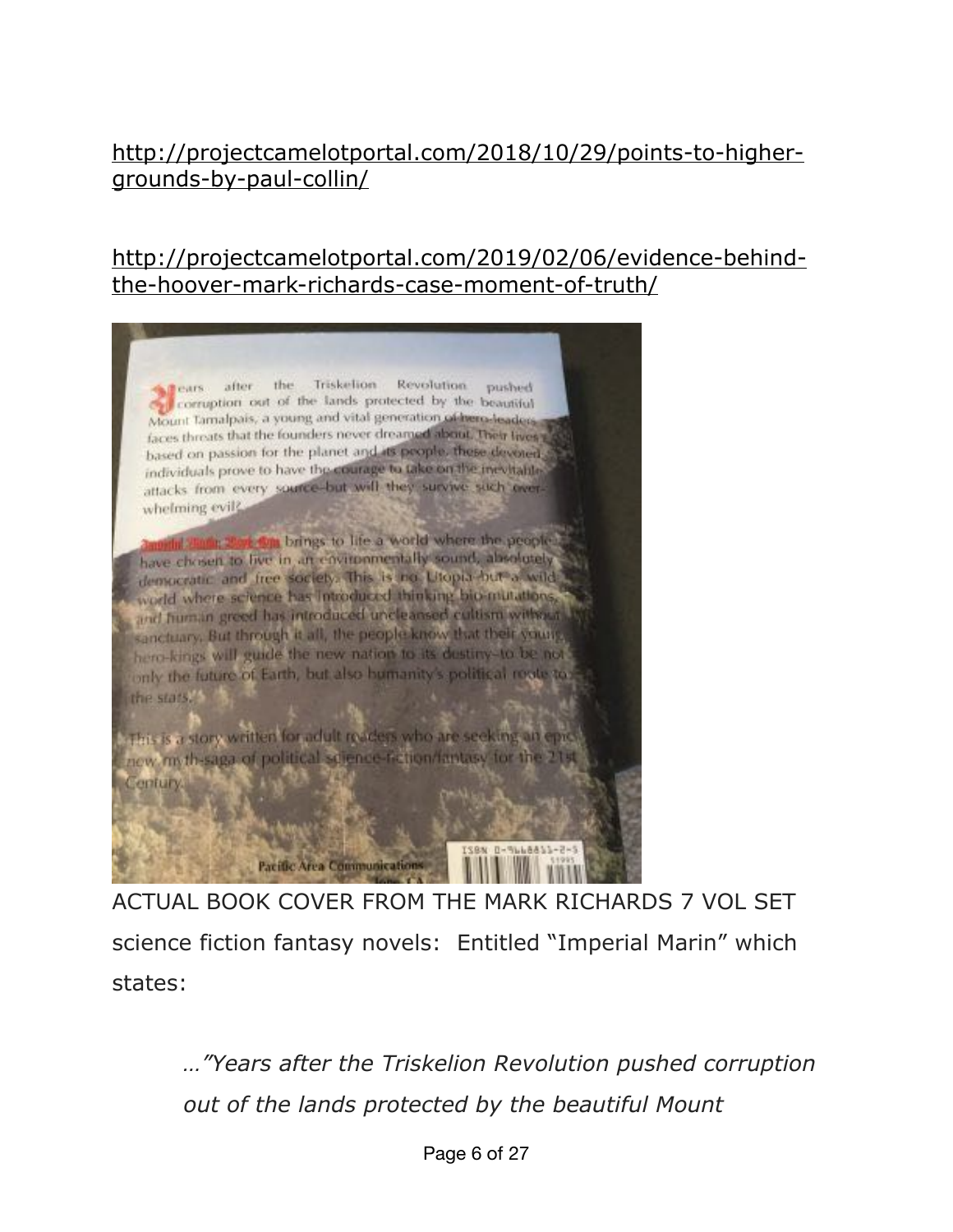*Tamalpais, a young and vital generation of hero-leaders faces threats that the founders never dreamed about. Their lives based on passion for the planet and its people, these devoted individuals prove to have the courage to take on the inevitable attacks from every source–but will they survive such overwhelming evil?* 

*IMPERIAL MARIN BOOK ONE brings to life a world where the people have chosen to live in an environmentally sound absolutely democratic and free society. This is no Utopia– but a wild world where science has introduced uncleansed cultism without sanctuary. But through it all, the people know that their young hero-kings will guide the new nation to its destiny–to be not only the future on Earth, but also humanity's political route to the stars.* 

*This is a story written for adult readers who are seeking an epic new myth-saga of political science-fiction/fantasy for the 21st Century."–Mark Richards* 

During this interview I asked, among other things, about Mark's lawyer and why he trusted him to represent him, the case and much more...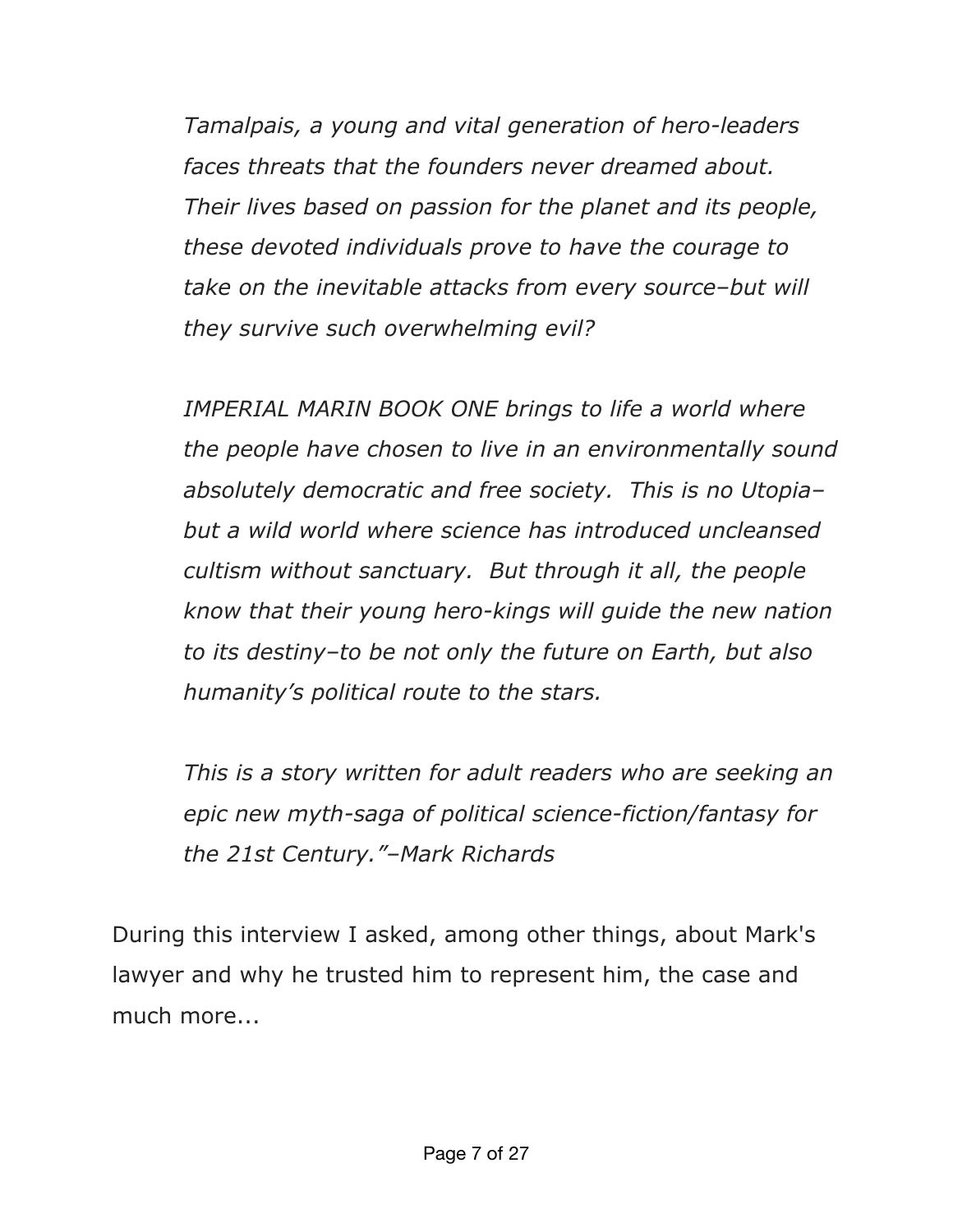In order to be fully informed you must see the investigation done by Camelot blogger: Paul Collin, a former CIA, financial NOC (non-acknowledged cover) agent who eventually received a burn notice, had his passport taken away, and lives in his car on the streets of Los Angeles.

Reports linked here and above.

MOMENT OF TRUTH : IN CONCLUSION [http://projectcamelotportal.com/2019/02/06/evidence-behind](http://projectcamelotportal.com/2019/02/06/evidence-behind-the-hoover-mark-richards-case-moment-of-truth/)[the-hoover-mark-richards-case-moment-of-truth/](http://projectcamelotportal.com/2019/02/06/evidence-behind-the-hoover-mark-richards-case-moment-of-truth/)

also see Part One and Two here: [http://projectcamelotportal.com/2018/10/29/points-to-higher](http://projectcamelotportal.com/2018/10/29/points-to-higher-grounds-by-paul-collin/)[grounds-by-paul-collin/](http://projectcamelotportal.com/2018/10/29/points-to-higher-grounds-by-paul-collin/)

\*\*\*\*

INTERVIEW CONDUCTED MARCH 10, 2019 at the California State Prison, Solano with Captain Mark Richards.

Around the time of the murder, Mark had more than one construction company. He supervised crews that reported to him. And he had hundreds of people in the secret U.S. Space Command who reported to him.

Regarding Hoover and Campbell, Mark states that he really didn't pay that much attention to them. They were just ditch diggers as far as he was concerned.

Side note: Apparently there is also another young man named Willie Robles, who was not charged who may have had something to do with the murder. Robles was dating Hoover's sister and was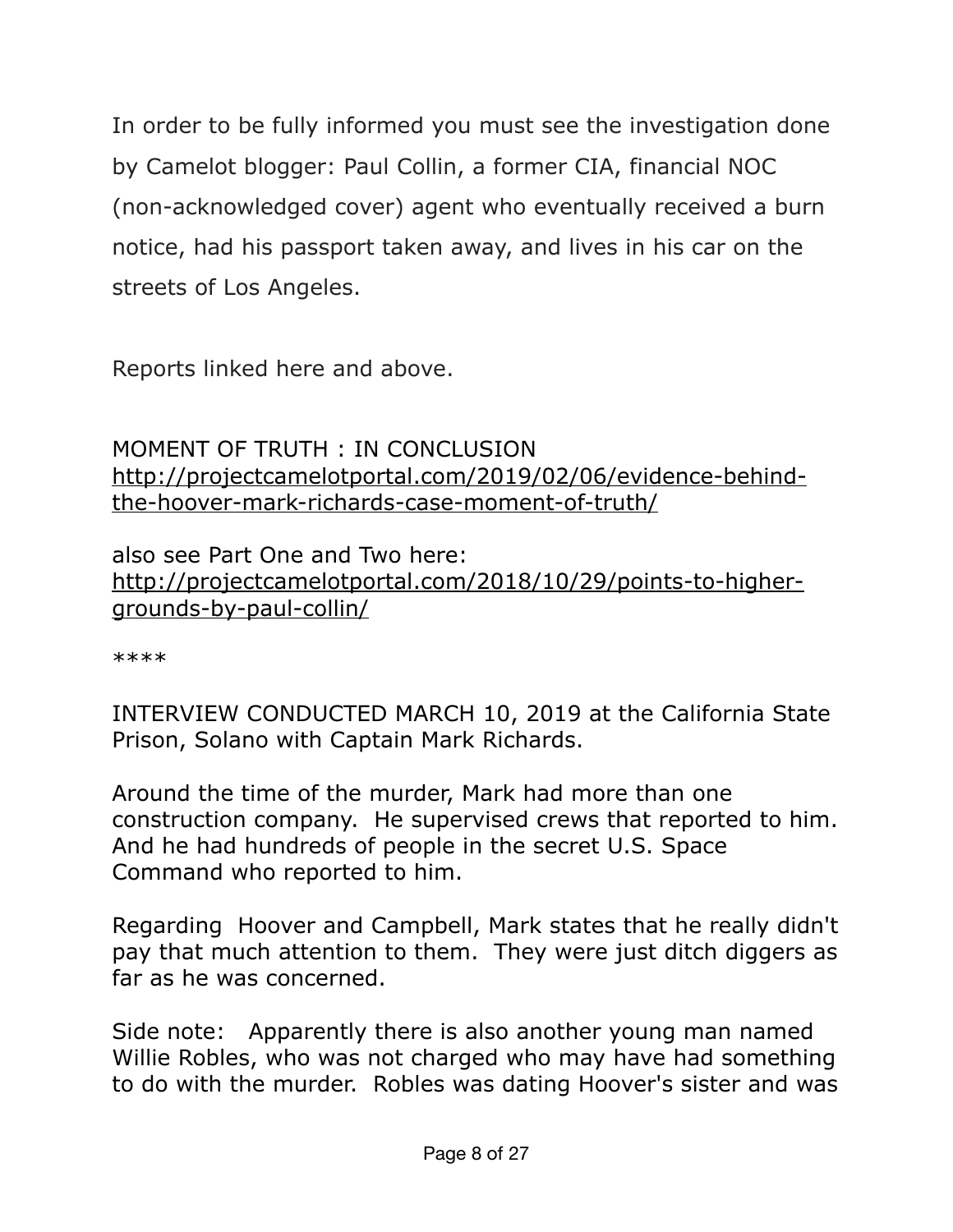said to go around saying he would 'bash someone's head in with a baseball bat' if he got angry. Robles disappeared shortly after the murder and was not available for the trial because he joined the Navy. However he had not actually reported to the Navy prior to the murder. His defense at the time according to what Mark heard was that he had already joined and reported to the Navy when in reality he was still hanging around at the time of the murder. Mark suspects that it actually might have been Willie who committed the murder while the others looked on...

Right before Baldwin was murdered Mark learned that Baldwin was a pedophile. Baldwin owed Mark around \$4800 at the time and was slowly paying Mark back in both trade and cash. Mark makes the point here that killing him would cease the flow of money and be counter-productive in this case...

The way that Mark learned that Baldwin was a pedophile is that Mark's company was hired to remodel Baldwin's house. Mark's crew called him one day at the beginning of the job to say they found a huge amount of child porn in the house saying 'you won't believe what we found."

See the research links above for more on how Hoover's history of being molested by a pedophile when young factors into his possible motive for committing the murder...

Right after the murder when Mark was taken into custody a lawyer friend of his family, who worked on the Jack Ruby defense along with the famous lawyer Melvin Beli contacted him. His name was Karl Shapiro. Shapiro was famous and associated with the mob. Shapiro is not available at this time as he passed on a few years ago. Another link to Mark's defense team and the Kennedy assassination was Tinker who was a Private Investigator who also worked with Shapiro. Ultimately Mark states, that neither Tinker nor Shapiro would do what Mark asked them to do with respect to his case.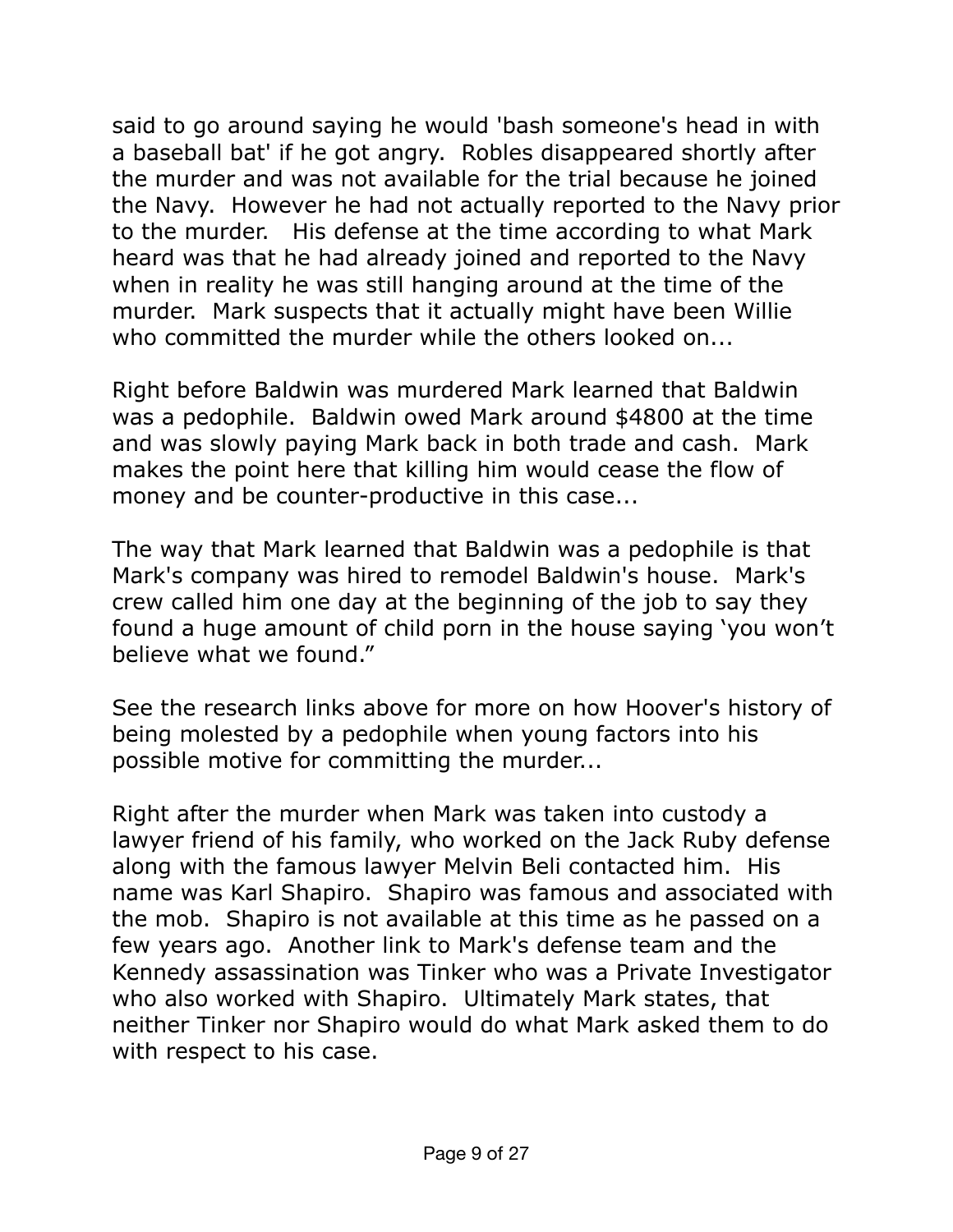Mark's alibi during the exact time of the murder was that he was eating lunch with his parents house. His lawyer, Shapiro told him that would never be believed by the jury. However, it is notable that they could never place Mark at the scene of the crime.

Mark states that he had just returned from fighting the war in the Falklands. Which he says was a battle for control of planet Earth. It a turning point. If we had lost the battle we would have lost control of the Earth. It was a battle with alien races: Draco, Reptilians and Greys. The Raptors fought on the side of the humans. Mark claims that he had the Raptors at his beck and call. And Mark admits to being very arrogant and confident back then (he was 29) and he was boasting while in the Falklands about how the Raptors saw him as a hero. [https://en.wikipedia.org/wiki/Falklands\\_War](https://en.wikipedia.org/wiki/Falklands_War)

Mark stated that it was likely because of this that they framed him for murder. Although he doesn't know that for certain.

Note: however, the Navy did use technology from the aliens to see future timelines and Mark does also believe they looked into the future and saw that Mark was going to be a problem and a whistleblower. If one reads the first volume of his 7 volume science fiction fantasy "Imperial Marin" one can easily see that Mark, like his father was a firm believer in democracy and freedom for all and had a strong code of honor. It's not a leap to realize that James Jesus Angleton and the plot to kill Kennedy would have made clear to both Mark and his father that their philosophy of life was in direct opposition to the totalitarian/ fascist approach of those who believed in rule by secrecy.

Mark said that the war in the Falklands was won but it was the last great military campaign for Britain.

The reason Mark and his father hired Shaprio is that he was a friend of the family and had defended Jack Ruby. Shapiro apparently volunteered to defend Mark. All through the trial Shapiro convinced Mark and his father that Mark would get off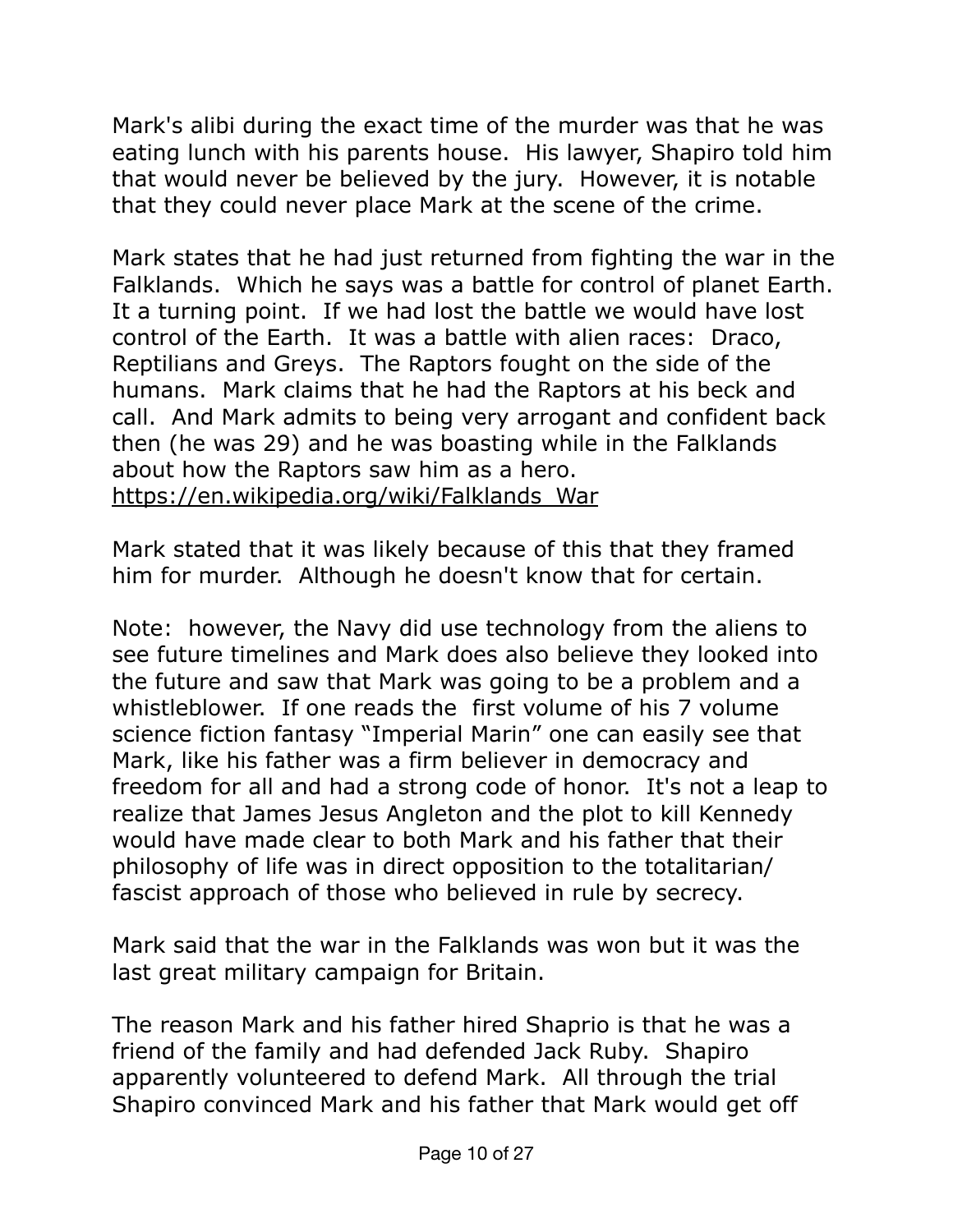the charges easily. Mark realized later he was misled by this false sense of security that Shapiro conveyed.

Shapiro had Mark sign a paper saying he was indigent while Mark was in jail which was more or less true at the time once he was locked up since he had no means of income at that point. However, prior to the murder, Mark had a large income. This paper became added grounds for the claim that Mark's motive for the murder was that he "needed money" when in fact, at the time of the murder Mark had plenty of money.

Around the time of the murder, Mark's father, Ellis Lloyd Richards, seen as a hero by the British and American Air Force, had just returned from fighting a war (with aliens) in Kamchatka, Russia (note: In 1983 a 747 was shot down)....

[https://ricochet.com/548836/archives/35-years-ago-russians](https://ricochet.com/548836/archives/35-years-ago-russians-shoot-down-kal-007-all-lives-lost/)[shoot-down-kal-007-all-lives-lost/](https://ricochet.com/548836/archives/35-years-ago-russians-shoot-down-kal-007-all-lives-lost/)

His father went into Letterman hospital while Mark was in jail waiting for his trial. Mark was left to languish in jail for a year because Shapiro kept insisting that any day the charges would be dropped and Mark would be released.

Karl Shapiro was fully read in on what Mark and his father were involved in (space command, the secret space program) and, according to Mark, did not want anything to come out in the trial to reveal Mark's true background.

It is not hard to see that his involvement with the history of the Kennedy assassination and the mob places Karl Shapiro in a uniquely advantageous position with respect to framing Mark Richards years later for the supposed murder of Baldwin.

Finally Mark was out on bail for approximately 8 months until the trial actually took place.

James Jesus Angleton was a very powerful head of the counterintelligence division of the CIA. And Mark believes Angleton was one of the top human-alien liaison between humans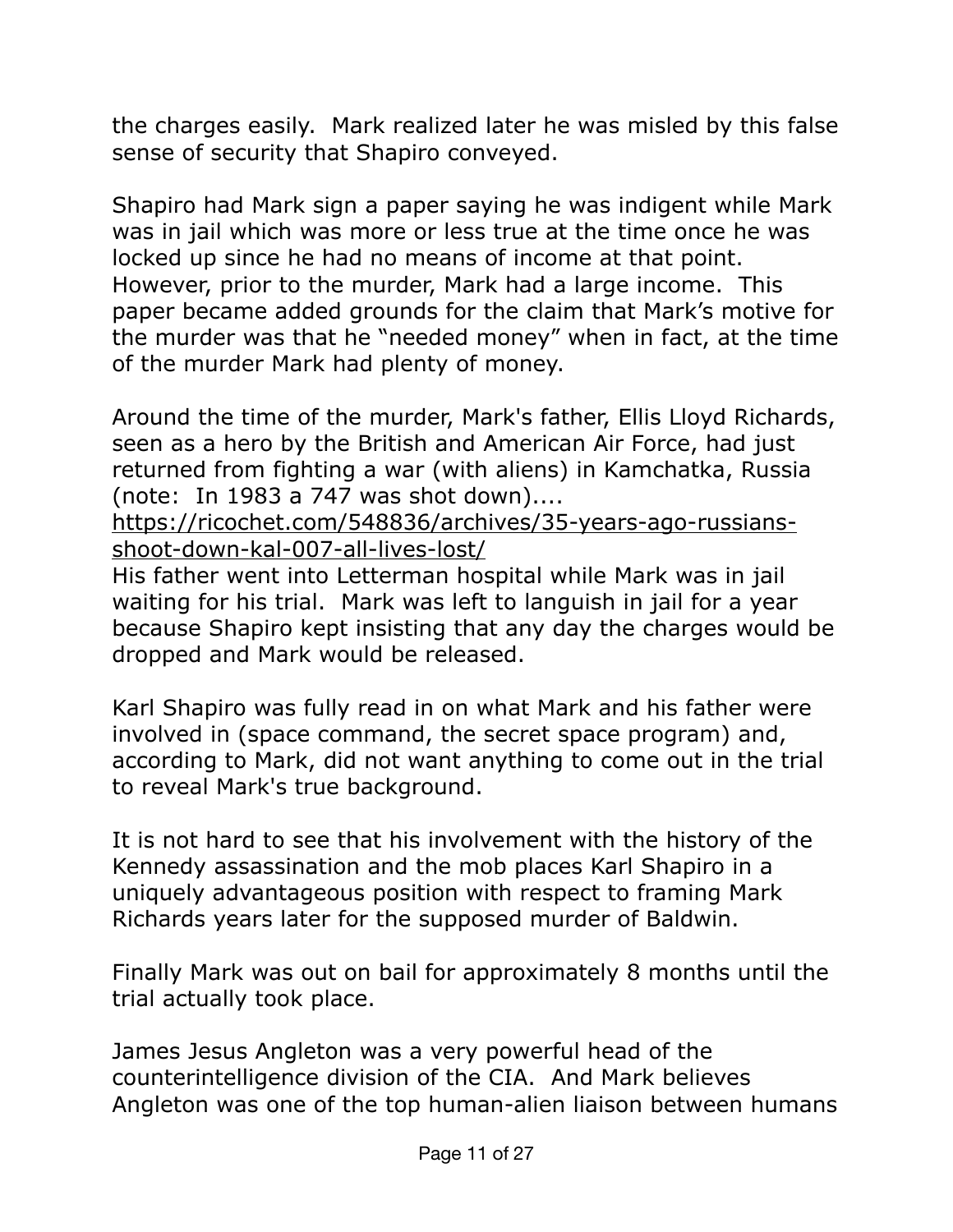and the Reptilians who were bent on taking control of the United States government. According to Mark, Angleton hated both Mark and his father. This was, Mark stated, largely because both Mark and his father believed the American people had a right to know the truth about the alien presence and the secret space program which went diametrically against where Angleton stood as the acknowledged head of all secrets within the Agency.

In fact Angleton was famous for his fervent belief in secrecy so much so that members of the agency were often kept out of the loop with respect to work they were involved in. Angleton was a known "packrat" and had a huge system of files that he closely guarded. After his death the whereabouts of those files which contain key information on this crucial time in American history between 1954 and 1975 became in question. Project Camelot has reason to believe that copies of those files may exist although most were confiscated shortly after Angleton's death.

..."Ironically, although Angleton had helped develop the CIA's central registry (where names, reports, and cases were indexed), his staff had one of the worst records of any CIA component for contributing data into the main system after 1955. This was because of Angleton's obsession with secrecy and his inability to trust the security of the CIA's main filing system. He believed there was nothing to prevent someone from stealing from the CIA's storehouse of secrets. Keeping the best files to himself also helped consolidate his bureaucratic power." (52)"--[https://](https://spartacus-educational.com/SSangleton.htm) [spartacus-educational.com/SSangleton.htm](https://spartacus-educational.com/SSangleton.htm) / (52) [Tom](https://en.wikipedia.org/wiki/Tom_Mangold)  [Mangold](https://en.wikipedia.org/wiki/Tom_Mangold)[, Cold Warrior: James Jesus Angleton: The CIA's Master](http://www.amazon.co.uk/Cold-Warrior-Angleton-Master-Hunter/dp/067169748X/ref=sr_1_1?s=books&ie=UTF8&qid=1412876927&sr=1-1&keywords=Cold+Warrior%3A+James+Jesus+Angleton%3A+The+CIA%27s+Master+Spy+Hunter)  [Spy Hunter](http://www.amazon.co.uk/Cold-Warrior-Angleton-Master-Hunter/dp/067169748X/ref=sr_1_1?s=books&ie=UTF8&qid=1412876927&sr=1-1&keywords=Cold+Warrior%3A+James+Jesus+Angleton%3A+The+CIA%27s+Master+Spy+Hunter) (1991) page 54

Angleton was also known to have been instrumental in Project Paperclip (bringing Nazi scientists over after WWII). And Mark says Angleton was at the very top of the power hierarchy that was responsible for killing John F. Kennedy.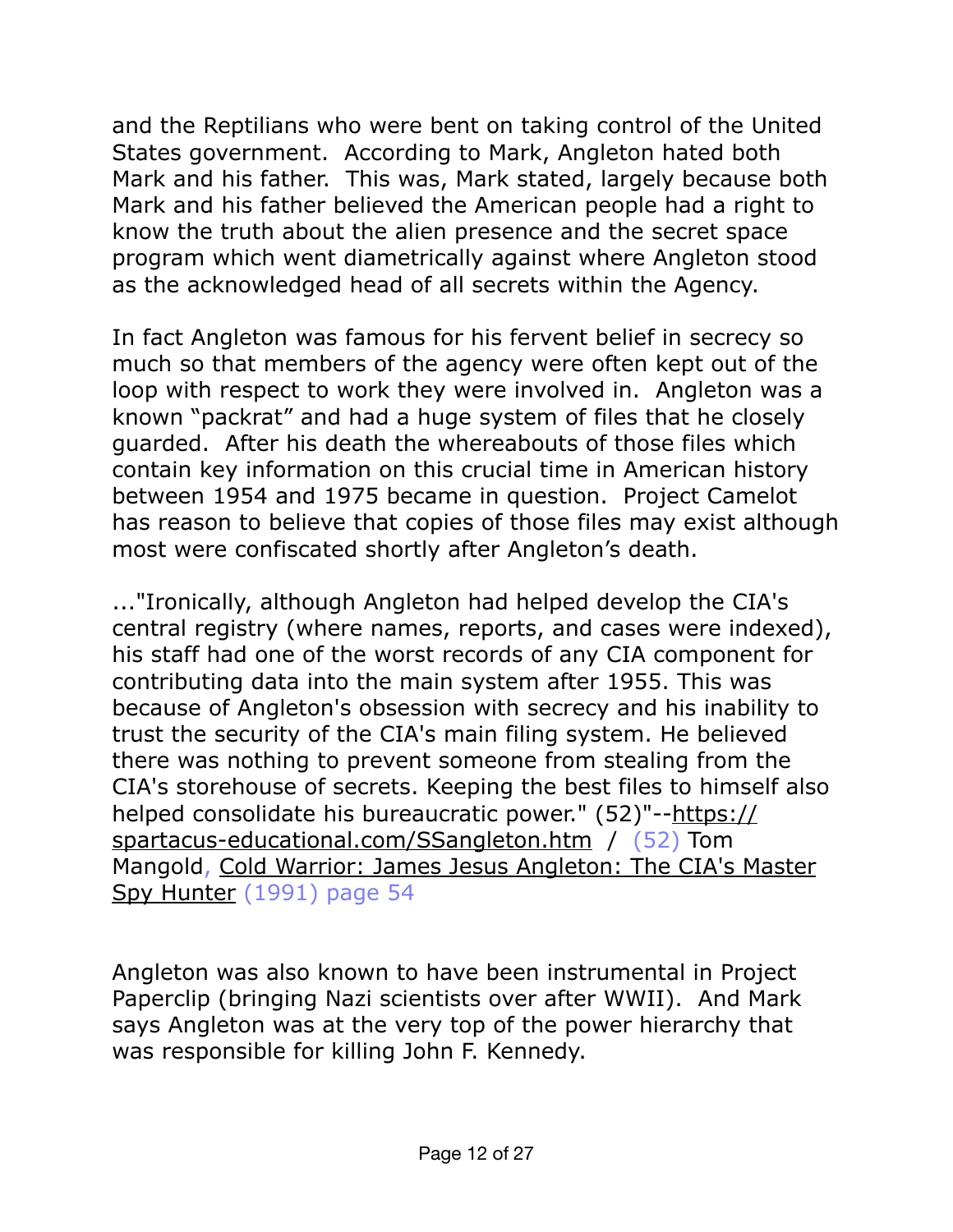...""It is inconceivable that a secret intelligence arm of the government has to comply with all the overt orders of the government." --James Jesus Angleton, giving testimony to Church Committee inquiry into CIA activities, 1975 <https://spartacus-educational.com/SSangleton.htm>

Angleton had strong ties with the mob and of course the Dulles brothers.

Side note: Project Camelot was directly threatened to stop an investigation of Angleton back in 2008. We were told people would die (including us) if we pursued an important line of research involving a leaked document from Angleton's files. We were forced to abruptly close down our investigation and fly back home. At the time had been scheduled to do an interview with a key contact when we received a phone call in our hotel room telling us to stop. We decided not to pursue our investigation after being threatened that if we did so, sources related to our investigation would be killed.

As a consequence, the Angleton connection to the Mark Richards case reveals a very high and deep reason for him having been framed and imprisoned now for nearly 40 years. We are very aware of how high the Angleton connection goes with regard to the alien situation.

With regard to the trial, according to Mark, the DA relied exclusively on the information provided by Andrew Campbell. (see above) It appears that Andrew Campbell was highly likely to have been the CIA undercover agent on the scene orchestrating events while Hoover was the patsy.

The DA brought in new evidence at the end of the trial during his closing statement which did not give the Defense any chance to reply to it. This is unorthodox, if not illegal. The piece of evidence had to do with a "chimney sweep" who had a receipt for lunch (?) indicating Mark had bought his crew lunch prior to the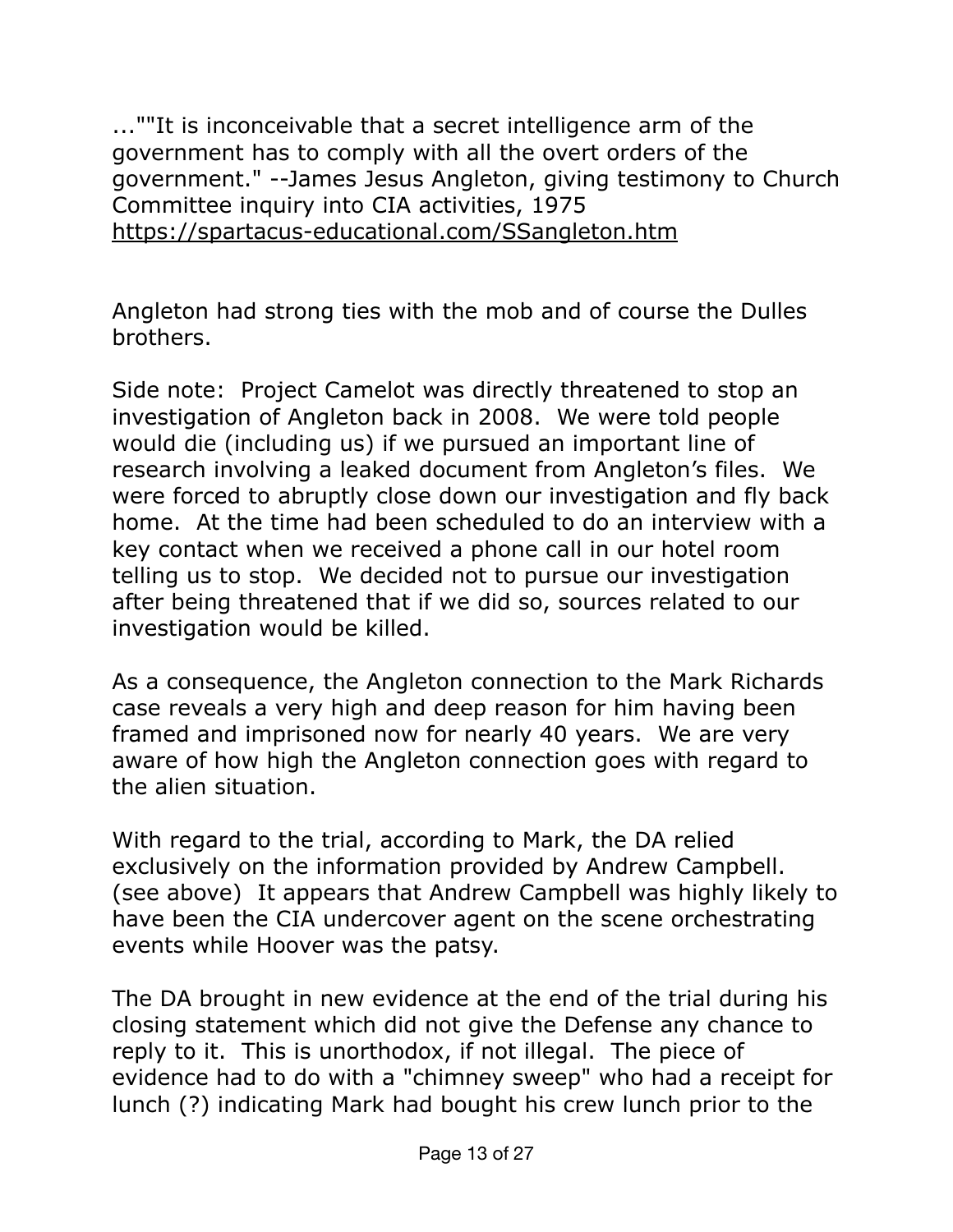time of the murder. But Mark claims he simply paid for the lunch and then did not eat with the crew but continued on to have lunch with his parents at their home.

Mark believes that although the Chimney Sweep's evidence did not place Mark at the scene of the crime it may have swayed the jury.

Caryn, Mark's wife at the time, divorced him during the trial. Mark believes she was pressured by the mob to do so. She apparently had family (her father) who had ties to the mob.

At one point the judge fell asleep during the trial!

Lastly, Mark stated that it is also possible Dick Baldwin is alive and well in a witness protection program!

## SPECIAL NOTE:

When Mark was arrested the DIA (Defense Intelligence Agency) put together a report that refuted every charge against Mark. Mark believes that report still exists. At the time, there were several paper copies of the report made and distributed (in 1982) and it was also sent to the DA's office. The report supposedly disappeared but there are still copies around and if found and released that report would instantly free Mark.

# RE KM: SUSPECTED COVERT ASSET

See the background of KM as detailed in the investigation by Paul Collin linked above. One of the people KM has contacted is someone who works with Mark. This person refused the interview and is loyal to Mark. Mark states that the only way KM could have gotten that man's name is from the side of the secret government involved with framing him. This contributes to proof that KM has been tasked by them to further discredit Mark Richards and in the process Jo Ann Richards and me (as the only journalist interviewing Richards). It appears that KM is working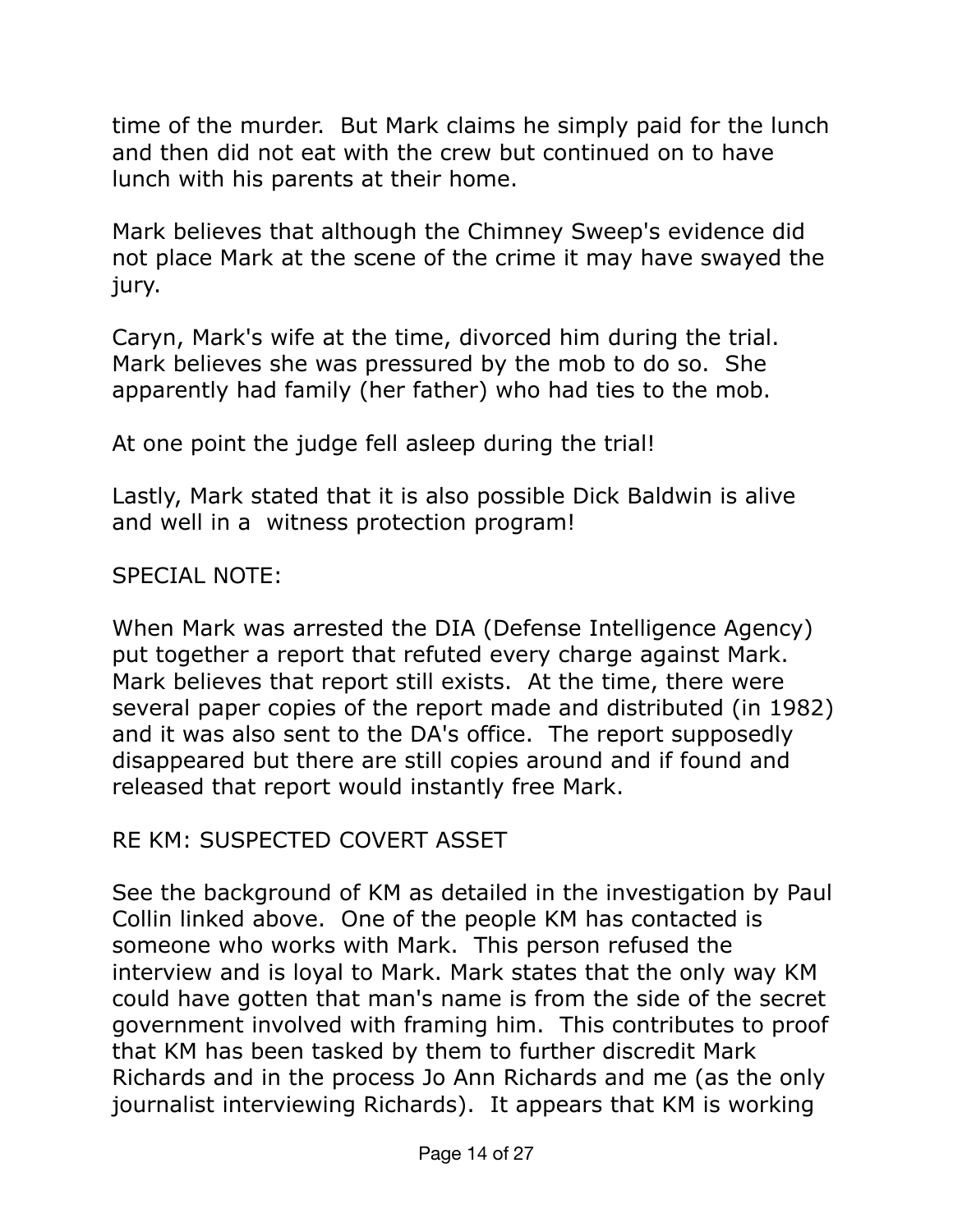for the Luciferian Rebellion also known as the Reptilian-Grey-Draco alliance.

Hoover was granted parole (after years of denial) right after KM interviewed him. However, this was recently overturned.

Mark also said the attacks on him, Jo Ann and his family really started in 2017, when Mark started to appeal for a commuted sentence. However, recently all commuted sentences have been stopped. Not sure what that means for Mark's appeal.

# CONCLUSION TO INFO ABOUT MARK'S CASE:

To understand the Mark Richard's story is to understand that history as we have been told it, is a lie. The development of the secret space program and the rule by secrecy hides the deals with and presence of alien races on Planet Earth and changes everything.

Many if not all wars have also been fought with various alien races not only in the last 200 years but long before that. See the best history of humanity and the wars fought both on and off this planet in the Ashayana Deane, VOYAGER books One and Two.

OTHER SUBJECTS:

Mark agrees with the following concepts:

- there are many different timelines
- hologram Earth and beyond
- human simultaneous incarnations
- time and space simultaneous
- Mark thinks our brain can assist other versions of ourselves on other timelines
- yes there are armies of androids in underground bases both under U.S. and China (he has seen Chinese androids)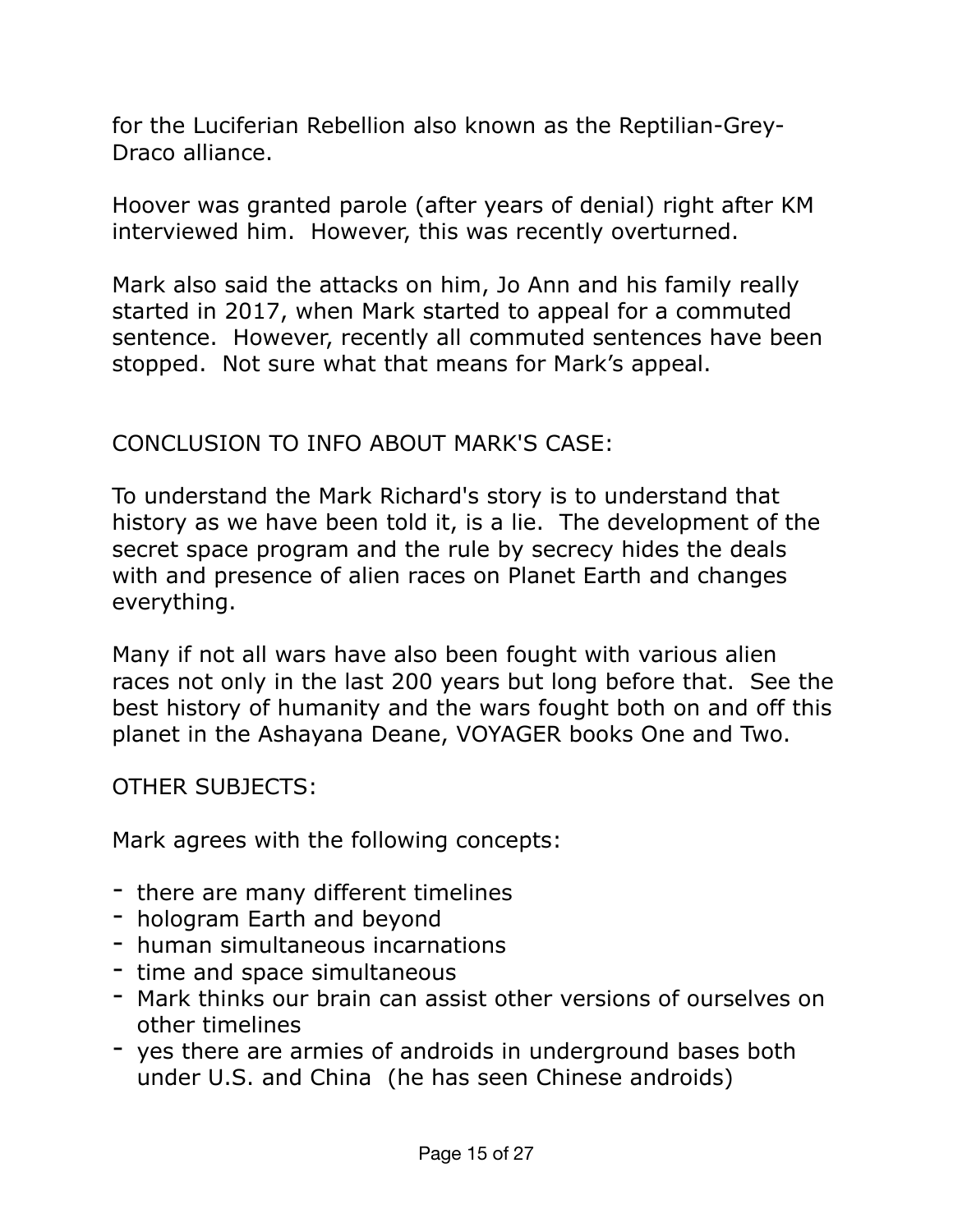- Still insists Cloning is a fauty temporary science and most clones either give themselves away through off behavior or fall apart within limited time 3-4 months

HOW MARK GOT FROM THE GROUND TO THE ORION SHIPS

PORTALS... there are several different kinds.

Through the use of Jump Points for shuttle craft - LaGrange Points L5

There are 5 key points on the Planet, called LaGrange points or L5. Note: (this topic was covered to some degree in a previous interview with Mark). From Google: "...Structure of Lagrange points. There are five Lagrange points around major bodies such as a planet or a star. Three of them lie along the line connecting the two large bodies. In the Earth-sun system, for example, the first point, L1, lies between Earth and the sun at about 1 million miles from Earth."

Mark says those points allow one to jump off planet easily and used to be used for shuttle craft going back and forth to the larger Orion craft parked above the planet. However now amateur astronomers focus on those points and so they (the secret space program) don't use them very often.

TWO KINDS OF PORTALS:

Dimensional portal: is where you travel with your body intact or

Quantum Gate : is where you dissemble and reassemble your body (but this one is dangerous and you can die in the process)

Mark never used the Quantum Gate.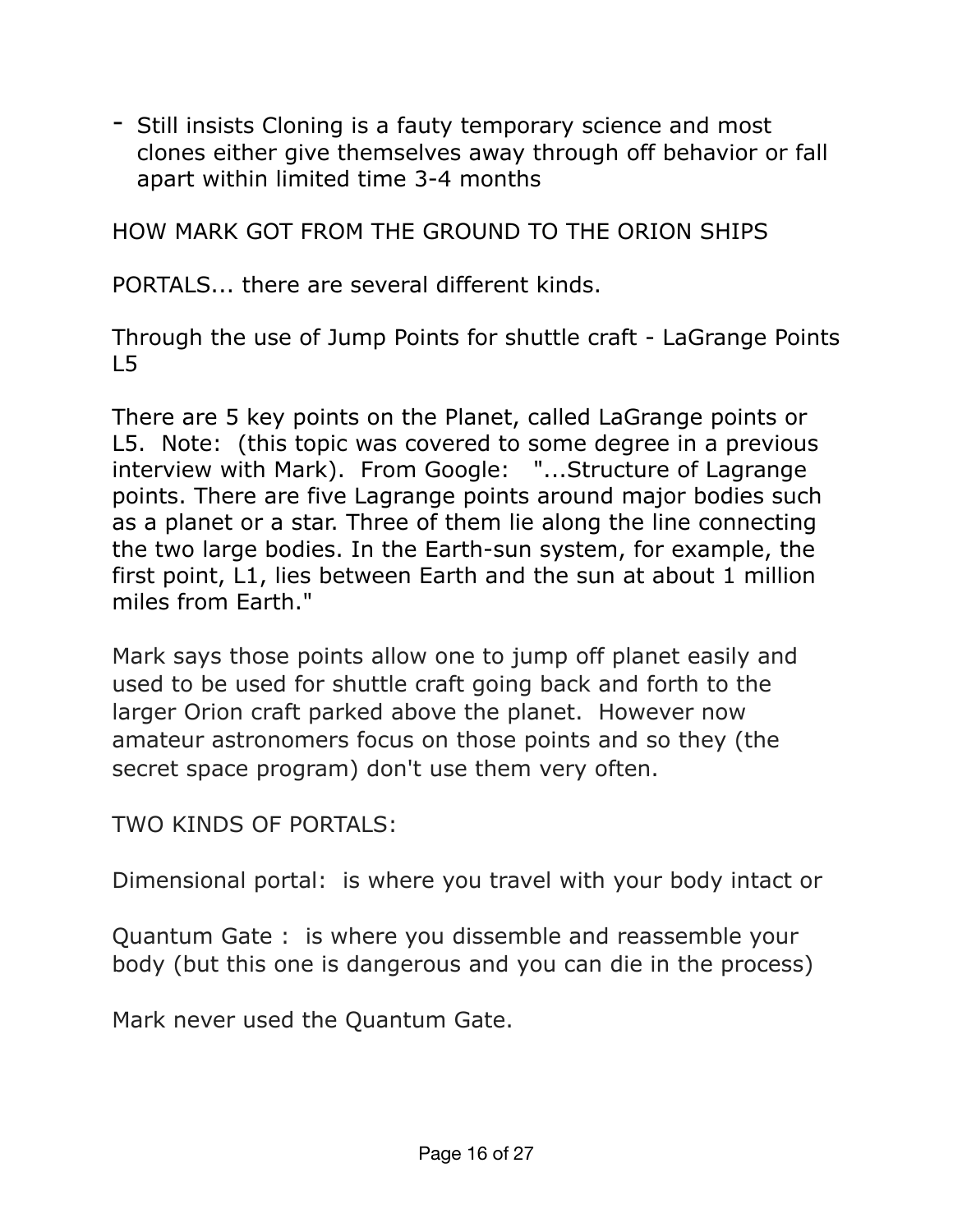# KEY POINT : AI TAKEOVER OF EARTH

THERE ARE 6 AI's from other Planets/ Beings Attacking Planet Earth at this time embedded in our AI and networks and we are fighting them.

This is a more direct unequivocal statement about the state of AI on this planet than Mark has previously been willing to say.

At this time, due to the attacks on Mark, Jo Ann, me and his family he is now pushing the envelope even further on disclosure.

## HUMAN ARMY

Around 200,,000 humans were taken off planet by Raptors and are ready to return and fight for humanity but so far are unable to do so because humans are so unaware and would think it was "satan's army" when they are in fact dedicated to the survival of humanity. Which is one of the reasons the Raptors want disclosure.

THE TAKEOVER OF PLANET EARTH has actually already happened. We are battling the six AI's ongoing.

We are also battling the Draco, Reptilians and certain species of Greys. The Greys report to the Reps and the Reps report to the Draco. They are using the AI as well. And the Trogs (which are basically insectoids).

Note: we have some friendly AI's as well as other beings including Raptors who are more equipped to battle these AI's but it is ongoing...

And yes this does include an AI takeover of our financial system. The takeover has basically already happened.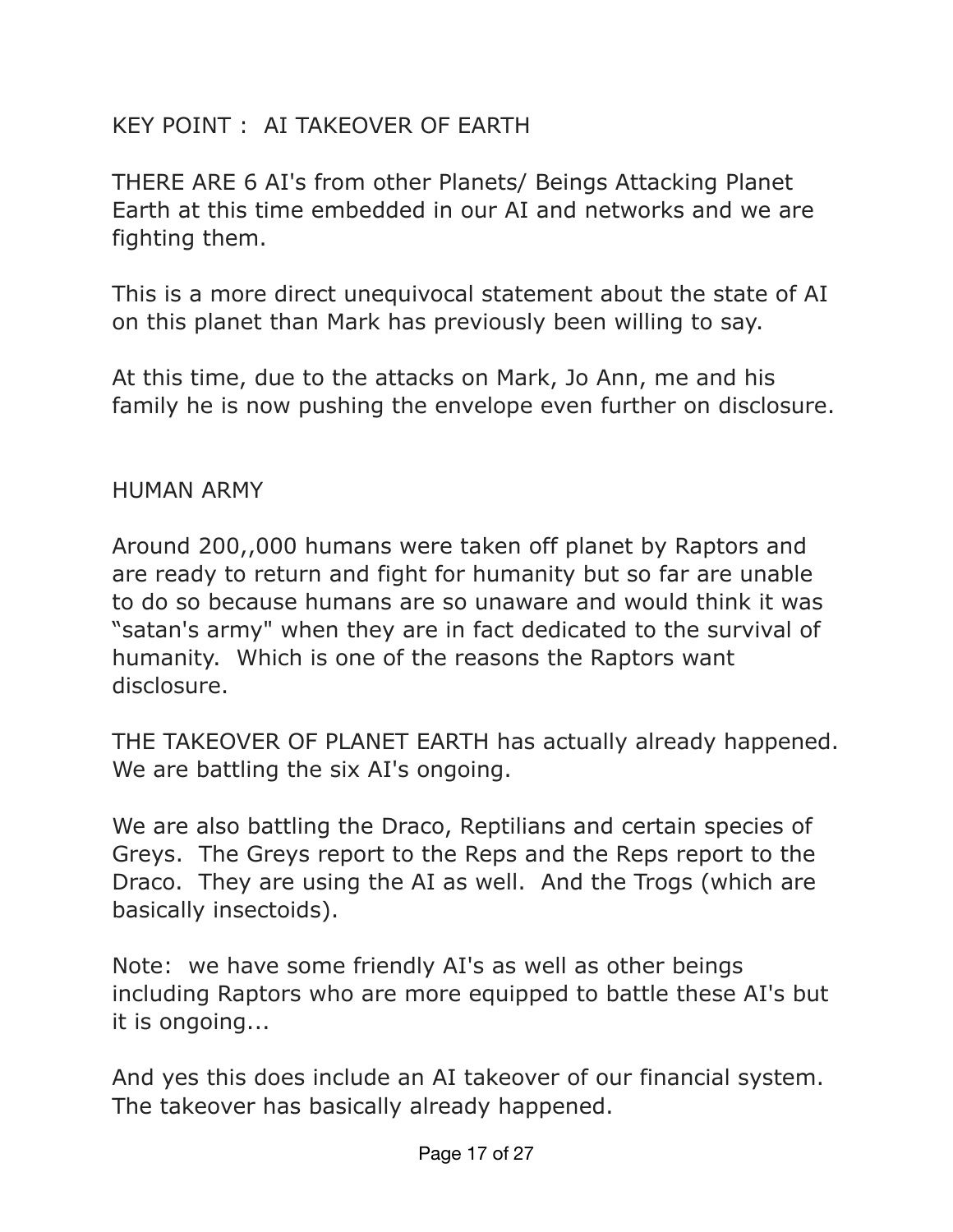DISCLOSURE HAS SLOWED...

Right now the Raptors and some other beings who are fighting for us are pissed off at what is currently going on with the attacks on truth tellers. And he has heard that 6 ufo researchers have been murdered since Christmas... didn't have the names but will supply them to me.

They are very angry that disclosure seems to have been somewhat stalled recently.

# NOT KNOWING WHO THEIR FRIENDS ARE

Lately, those working in the secret space program no longer know for sure who their friends are. Not only the AI has gotten in so deep they can no longer trust their own stuff or each other.

## IRAN WAR?

Yes. This is happening. They took the troops out of Syria but left the Russians in charge on the ground there. We are working with the Russians in this war. (Which I have been saying...)

War with Iran leads to war with China. And the Russians will side with the U.S.

Right now they are trying to decide if they are going to start the war very soon. There are races like the Raptors that are working very hard to stop the war.

I asked if the Syrians are similar in bloodline to the Iranian Ayran bloodline. And Mark said yes. The humans with Aryan and also blond and blue eyed females are the most targeted (and compatible as far as DNA, with the Reptilians).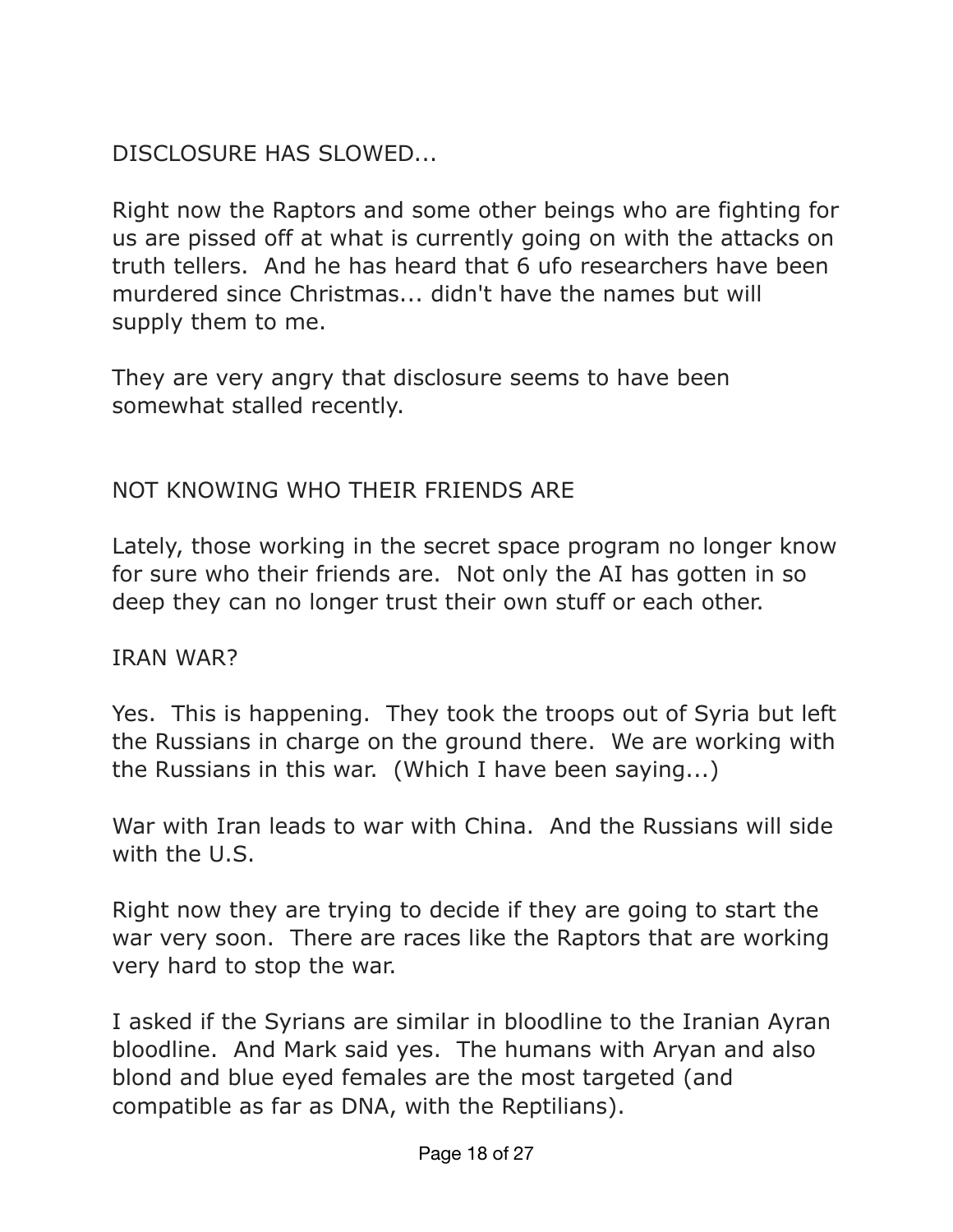# SICKLE CELL ANEMIA

Reptilians are not comptible with this gene and it would rule out the person with this code for genetic, breeding, food or even sexual purposes. They cannot feed off the Black race as much.

# STARGATES IN ZAGREB MOUNTAINS

There are Syrian refugees being taken off planet used for food and breeding.

The reason for the war is to take over the STARGATES in the Zagreb Mountains. Between Iran and Afghanistan and Iran and Iraq. This war has been ongoing. They are the stargates through which the Reptoids, Draco and Greys are bringing in huge craft to takeover Earth and transport thousands of human slaves off world.

Those gates are heavily contested.

REPTOIDS & DRACO

China is run by the Reptoids. Russia is out for themselves but if you are useful to their agenda and the U.S. is, then they work with you.

North Korea is run by the Reptoids. The Draco are in control over those countries because they are over the Reptoids.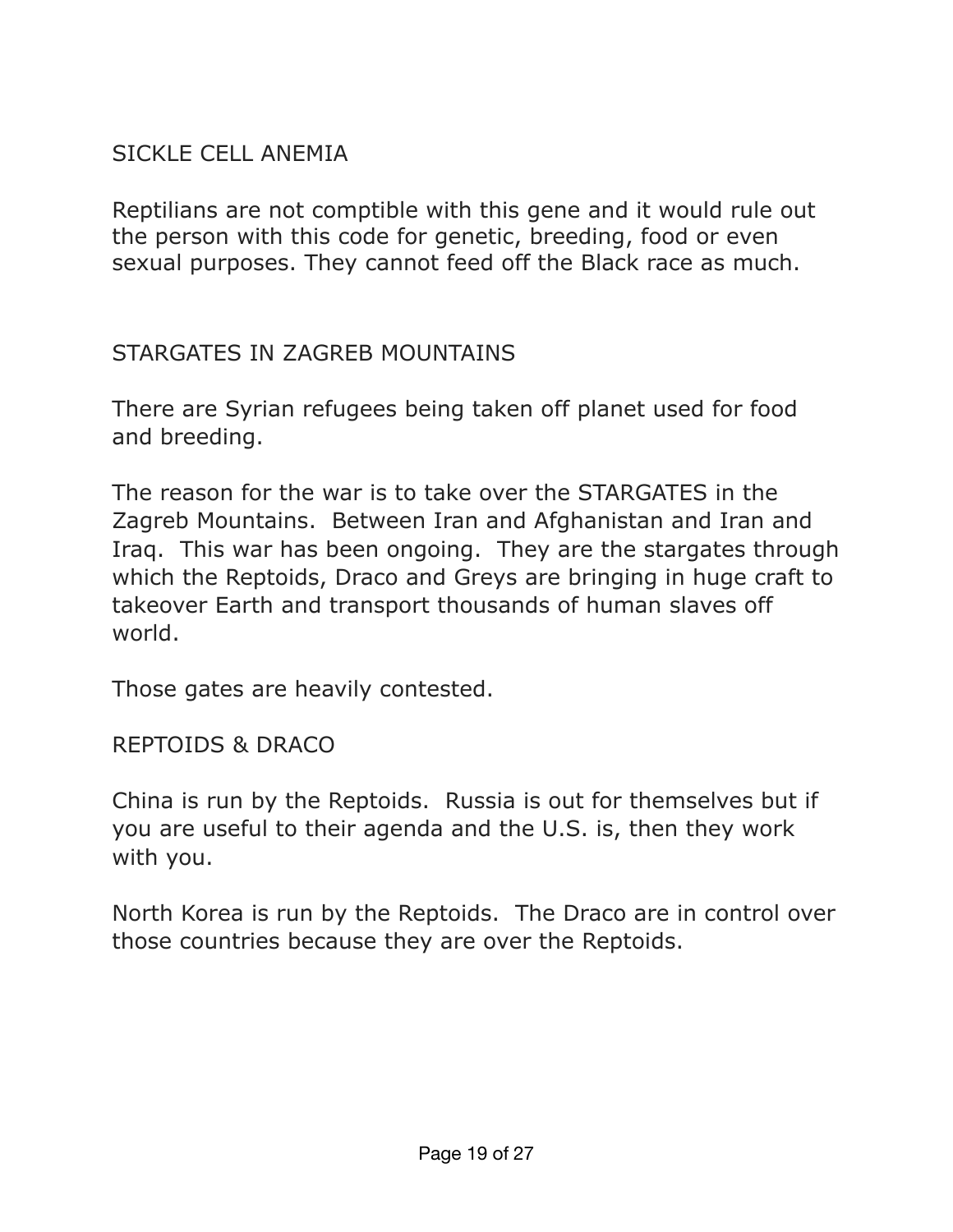## CHANGE IN TRUMP?

There seems to have been a change in Trump over the last six months. Mark doesn't think the indictments are actually being acted on at this time.

## TENERIFE TUNNEL BORING MACHINES

I asked him about the ultra-modern tunnels in mountains in Tenerife that we saw recently and yes he said they were created by the same tunnel boring machines used underground. He said there are tunnels like that in Canada.

They do this in plain site because they figure humans are too dumbed down to get it.

The African rift valley has a huge Reptilian Base. Because they can hide out in Africa.

## SARDINIA - SPIDER BEINGS AND REPTOIDS

I asked him about Sardenia because recently it was suggested that I lead a tour there but I told Mark the place makes my skin crawl... and all I see are spider beings and reptilians. And Mark said I am absolutely right. He said, he wouldn't even go there. And that is true not only in the past but right now.

TURKEY -- LAST STRONGHOLD FOR REPTILIANS IN THE PAST (before they left the Earth)

The reason there is so much Reptilian symbolism in Turkey is because it was the last hold out of the Reptilians before they left planet Earth.. (no date given). However they are back in force now.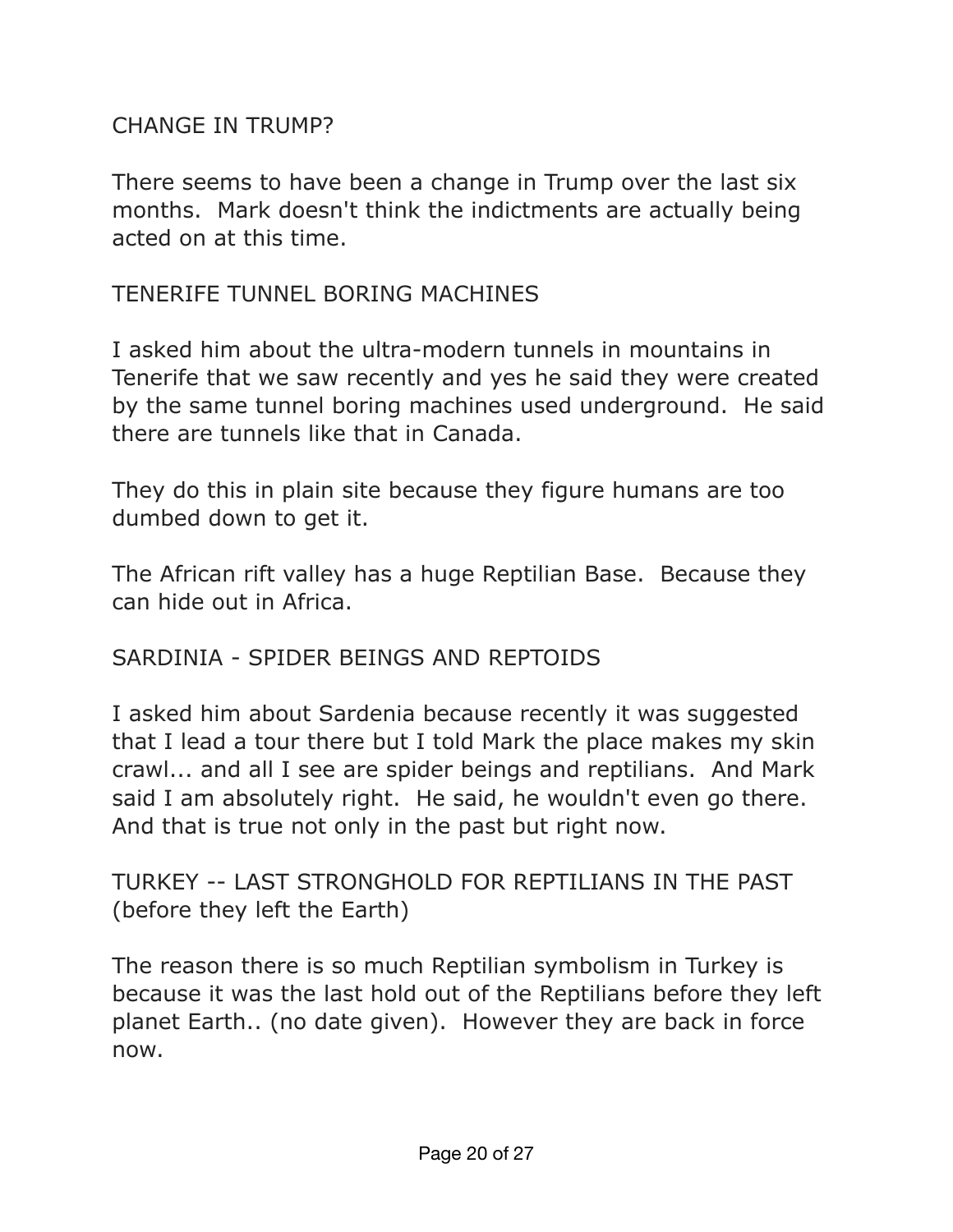## OPERATIONS ONGOING

Mark conveyed to me that he and his team do still go on operations. This was not said but implied. He said he can't say more but he is not always in his cell....

## RAPTORS ARE PROTECTING ME

Mark said the Raptors are protecting me and sometimes fly over my house when they sense I am under attack. He said that they also communicate in the ealy stages with humans, by singing in soft and engaging tones....

#### CALIFORNIA FIRES

I mentioned I was evacuated during the fires. And Mark said the Elementals tend to protect wealthy homes and areas because that is where they prefer to hang out.

The fires are collateral damage in the war over the stargates and portals. He said their are lots of portals in the area where I live (north of Los Angeles). And that the Chumash Indians were well aware this. The Chumash range all along the coast all the way up to Santa Barbara.

They can't hide the violence in the war with the alien races so they create collateral damage in the form of fires.

#### TRUMP ADMINISTRATION

They are the only ones fighting for us in the U.S. at this time... But there is something going on right now with that administration.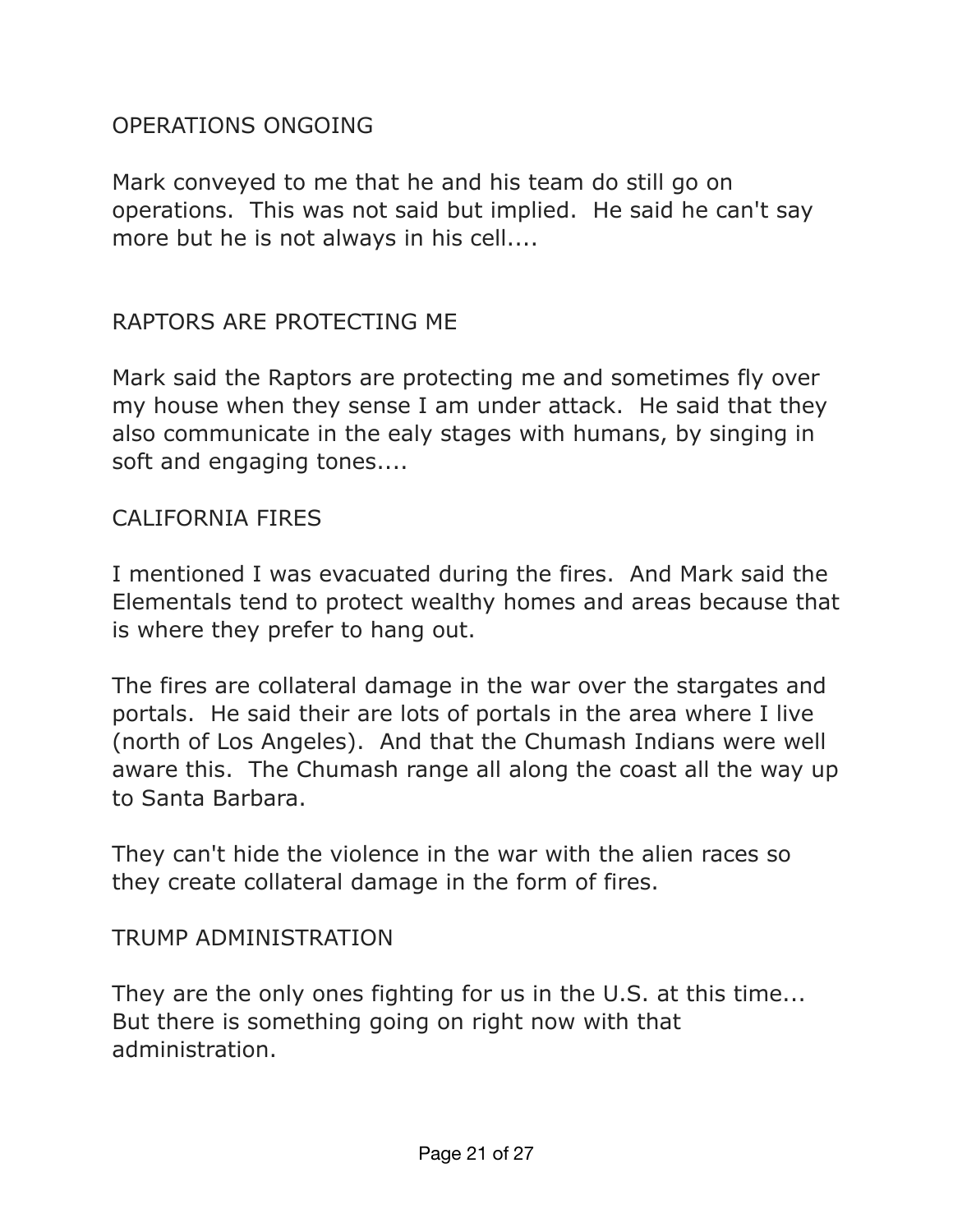# CLONES NOT RELIABLE

Mark said Clones get taken over too easily and so they are not really a viable way to push things forward.

### KEVIN SPACEY SET UP?

Mark totally agrees that Kevin Spacey is being set up because of what he knows.

### JOHN LEAR

John agreed with Mark about the Spider beings in Vietnam (see my prior interview with John and with Mark Interview 9). Someone, very likely KM, has turned John against Mark. Or the group behind John Lear have required him not to support Mark in any way. I suggested Mark write to John with info only a pilot of a large craft would know.... Unfortunately John won't review any of my interviews with Mark or backup material about the case etc.

John was told by certain sources that Dulce has never been invaded by us.. which is untrue.

Also see this testimony from a CIA whistleblower on his death bed:

[http://projectcamelotportal.com/2017/01/11/cia-operative-eisenhower-threatens-to-invade](http://projectcamelotportal.com/2017/01/11/cia-operative-eisenhower-threatens-to-invade-area-51-3/)[area-51-3/](http://projectcamelotportal.com/2017/01/11/cia-operative-eisenhower-threatens-to-invade-area-51-3/)

Keep in mind that this is the challenge of discernment. I encourage all those reading this and watching my Mark Richards interviews to listen carefully and see what resonates.

Discernment is all about being able to tell truth from falsity. As with all information, do your own research.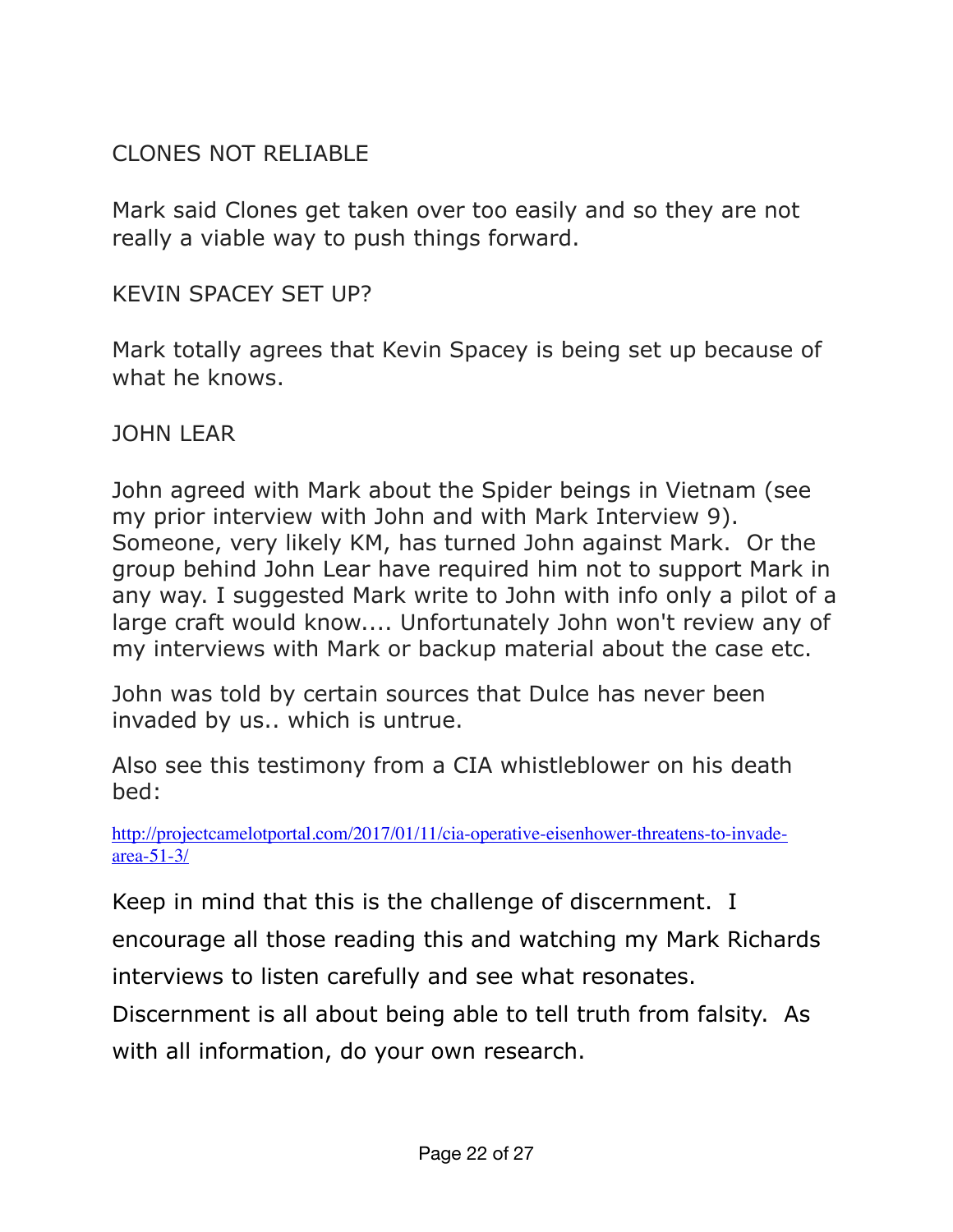# MICRO NOVAS

I asked Mark about micro novas from the sun or other stars several light years away. See Paul Collin's investigation into Micro Novas also called Multi-Messenger Gamma Ray Bursts http:// projectcamelotportal.com/2019/02/25/vatican-observatoryintelligence/

Mark acknowledges these are a threat but says that he has been told that our alien friends including the Raptors would warn us in advance and they are able to redirect the burst. Note: Project Camelot was told years ago by Valery Uvarov (former head of the Russian KGB weird desk) that there are installations on Earth built by alien races to handle incoming asteroids. it occurs to me micro novas as well.

### THE NEW HUMAN

In many ways Mark Richards is like the new human. He grew up in the secret space program and knows we are at war with various ET races for Earth and Human sovereignty. That there are both good and bad (positive and negative) service-to-self versus service-to-others everywhere. More good than bad. But the bad ones can ruin your day, year, month or eon. It is always refreshing to talk with him because it is not about whether ET or AI is real. This is a given. Instead we talk about what is in essence the exo-political playing ground and the pressures both on and off the planet and what really matters in the human trajectory or journey into the future.

We have alliances of mutual benefit to both parties with various ET and inner Earth races.

## BLOND BLUE-EYED HUMAN FEMALES

Blond blue-eyed females are the perfectly compatible DNA mix for Reptilian genetic engineering. In fact they are the main sacrificial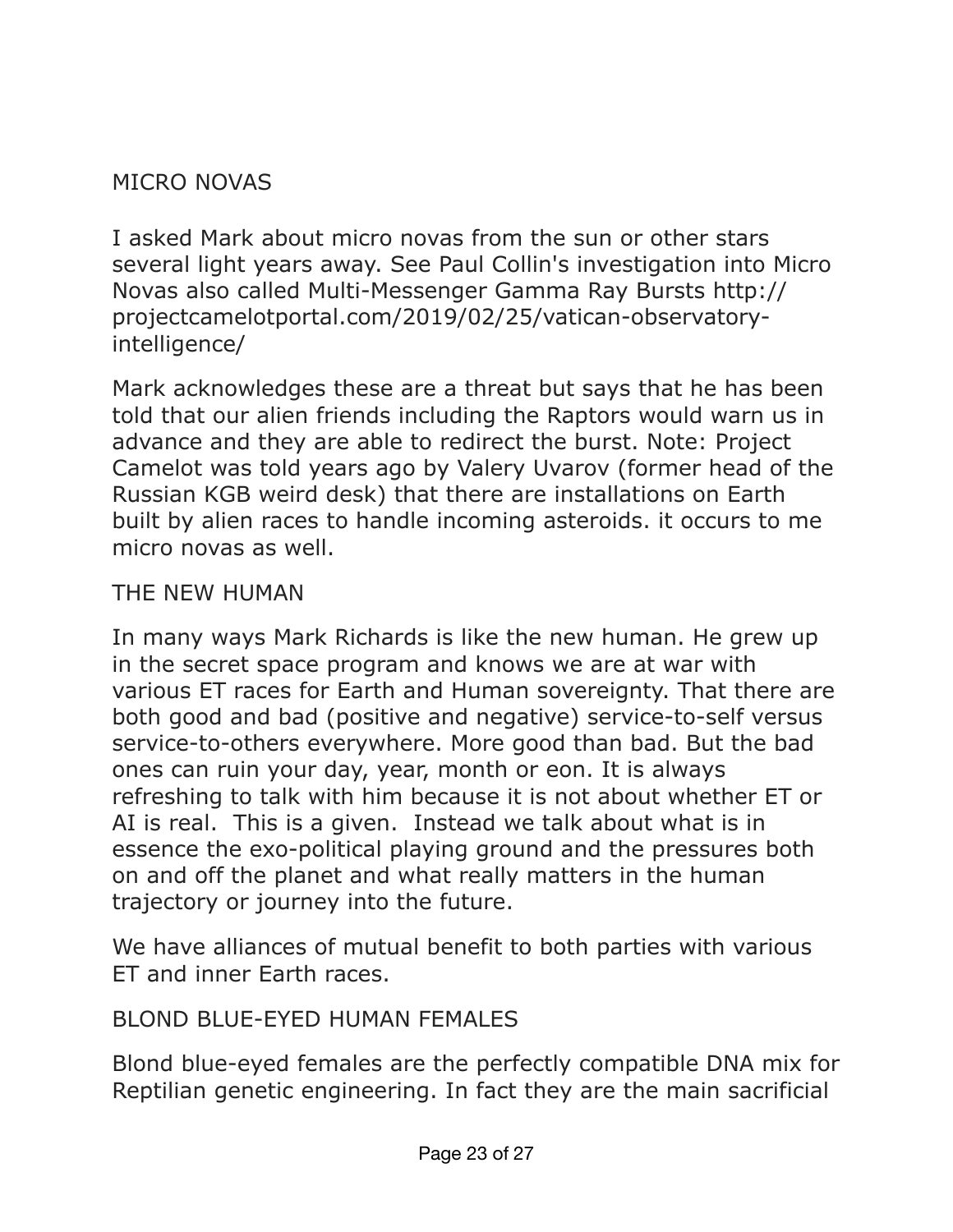victim of the Illuminati (this comes from various sources including Shane the Ruiner and others). Judging from this, what it indicates is that the blue-eyed blond and Aryan lines have the most reptilian DNA of all the races hence the compatibility.

### RAPTOR WEDDING

In late February around the 28th there was a major Raptor wedding uniting two major Raptor family lines and Mark called it a 'great love story'.

#### JAN MICHEAL VINCENT

He was a close friend of Mark's and died of alcoholism because he had seen too much and knew too much and couldn't handle it. Mark had the utmost respect for him and misses him.

#### ERNEST BORGNINE

Another famous actor actually started off in the NAVY and both he and Chad Everett saw some things off the coast of Malibu which changed their life. They were afraid he was going to talk so they offered him a career in Hollywood and he took it.

He was also a friend.

## NEW NATIONAL PARK OFF VANDERBURG AIR FORCE BASE

This new national park called "Jack and Laura Dangermond Preserve has been established to hide a huge ET underwater and underground base that stretches down to Malibu. This is the base that was discovered on Google and made popular by Jimmy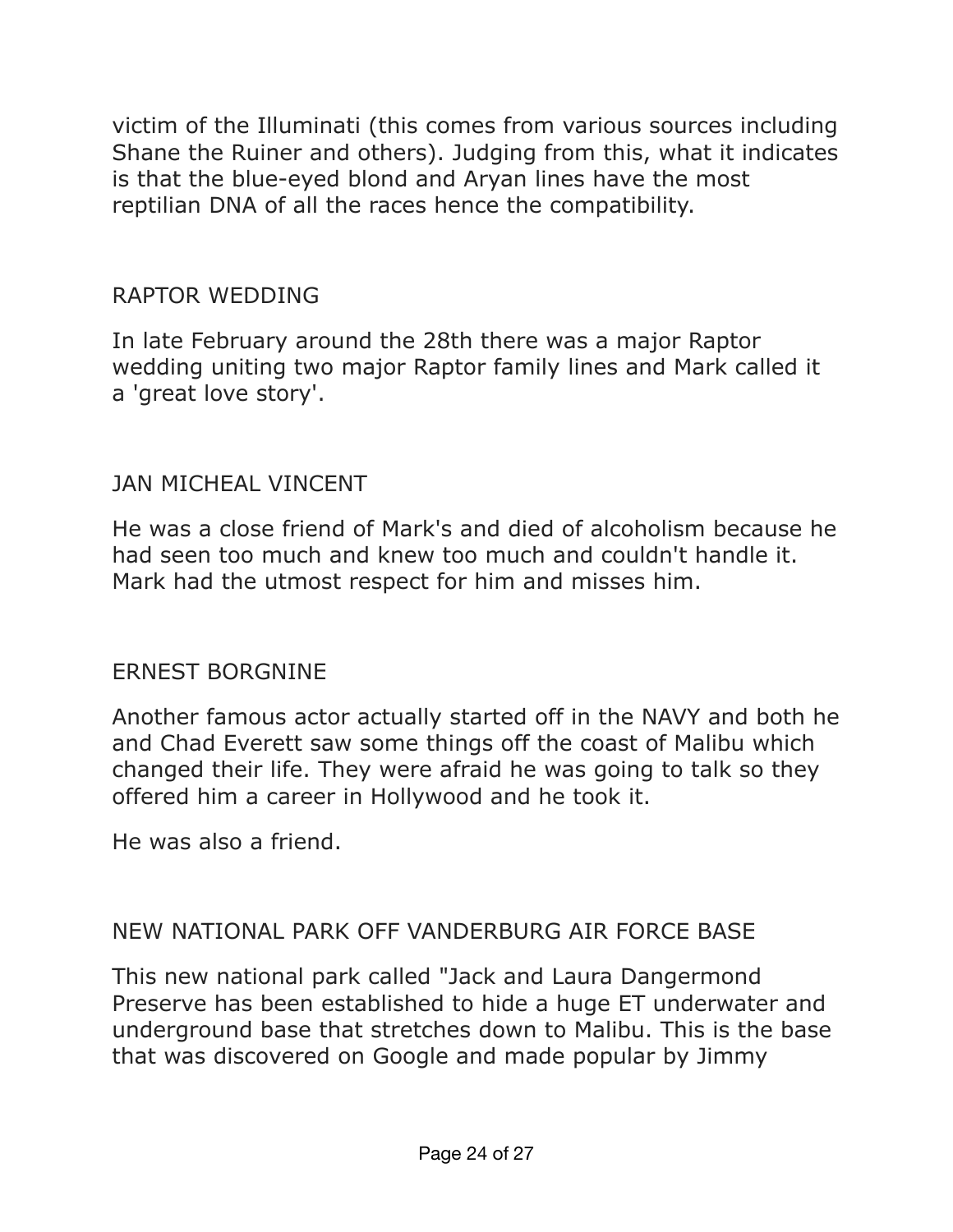Church. Jimmy vowed he was going to investigate further but was clearly shut down.

A lot of money has gone into this national park which is really a cover for this huge alien base.

## NUCLEAR TESTS IN NEVADA AND OFF THE COAST OF LA

Many nuclear tests were not really tests but used to close Portals to keep unfriendly beings out. They use nukes to displace the grid to close the whole grid down.

The nuke off the coast of LA -- 180 miles off the coast was not a test but closing a portal.

### THE AI HAS FORCED OUR MILITARY TO DISMANTLED HAARP

They took it down in the U.S. and Russia and according to Mark that leaves us defenseless. Our military were forced to take Haarp down. They obeyed the order.

Project Camelot was told years ago that Haarp technology could construct a shield over sections of planet Earth and that allowed us to detect incoming craft. This is what may actually be the case. Mark's comment that we are now defenseless is very significant with regard to Haarp.

#### DRACOS

They are involved in wars in the Orion constellation but are also very involved on Earth. They are trying to split the Raptor's focus from the humans and Earth by causing wars elsewhere.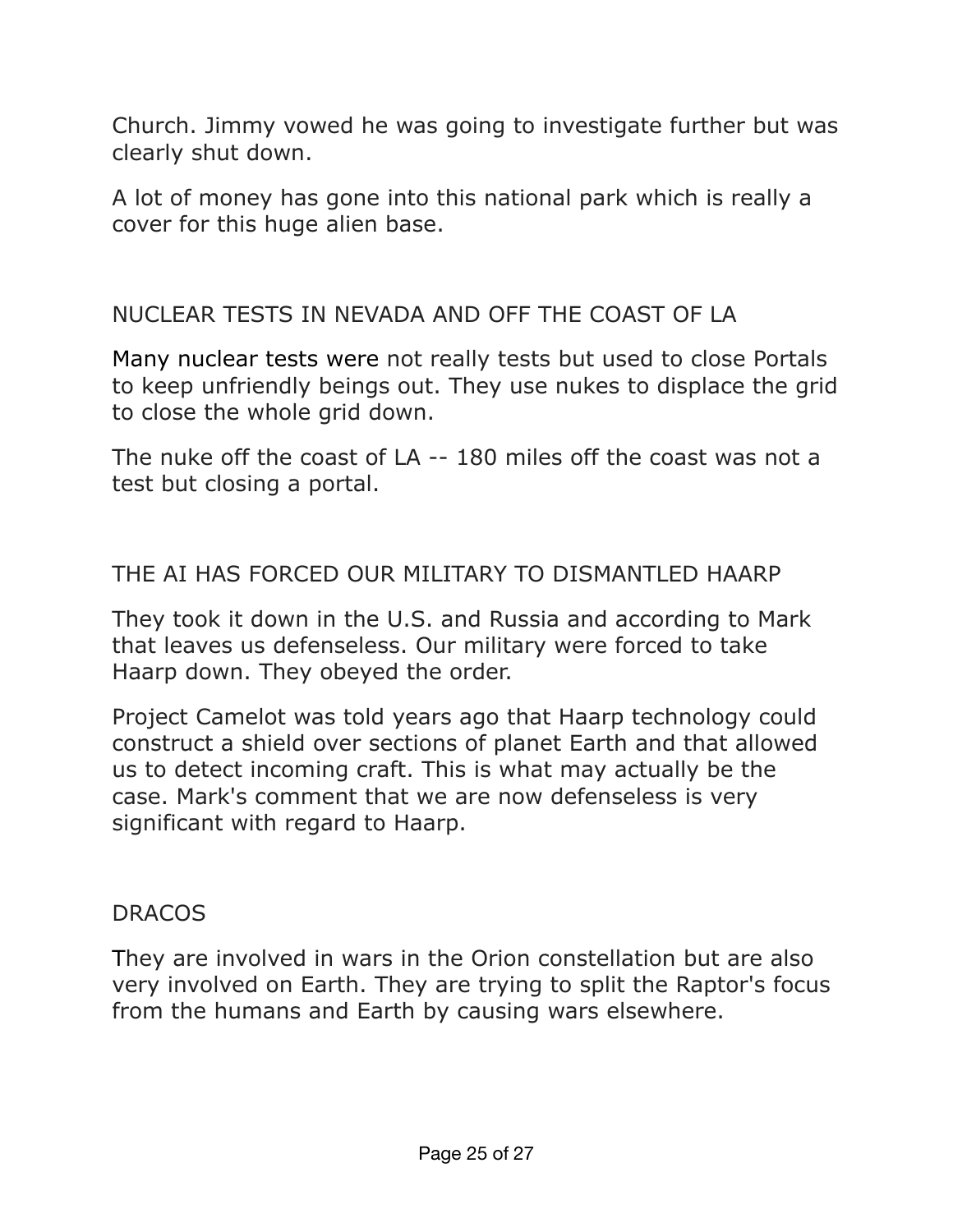# OTHER TIMELINES AND AI GETTING MIXED UP

Our Generals are now realizing that the AI could be making mistakes. And they may be confusing timelines and acting totally inappropriately because they think they are on a different timeline.

The AI may be assessing a situation and thinking it is happening right now on our timeline, but it may be happening on another timeline. And the action the AI chooses may playout on our timeline and we haven't even arrived at the place that the AI are attempting to deal with.

And we have no control over those AI.

We don't know if all the AI's have the ability to distinguish between which timeline they are on.

MARK'S ENEMIES WERE KENNEDY'S ENEMIES

And the day Kennedy went to Dallas he was on the way to address an aerospace group of scientists about what was really going on and he was going to disclose the real war with aliens that we are fighting.

## PENTAGON

Plane that supposedly hit the Pentagon.. Even if it wasn't a plane, Mark says that it is important to remember that they had a manifest for the supposed passengers which contained some top agency people and seveal generals and others and all of them disappeared. No matter what really hit the Pentagon those people are gone...off planet, underground or dead.